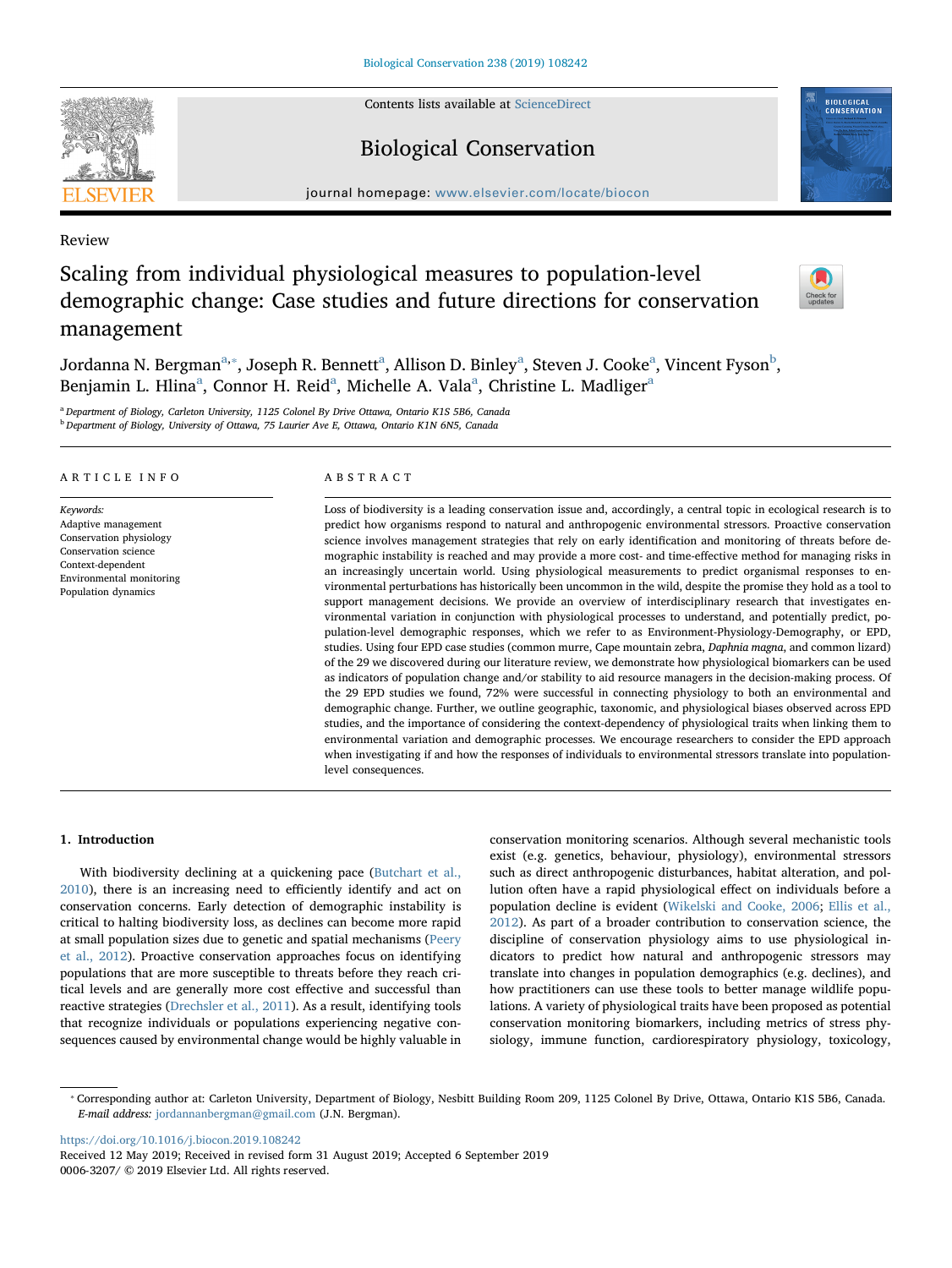and reproductive physiology ([Cooke et al., 2013a](#page-10-3); [Madliger et al.,](#page-11-1) [2018\)](#page-11-1).

There are several characteristics which make physiological biomarkers potentially valuable in population monitoring. First, physiology is highly sensitive, often changing rapidly to allow organisms to respond to environmental alteration. For example, [Jimeno et al. \(2018\)](#page-11-2) recorded a change in metabolic rate in zebra finches (Taeniopygia guttata) within minutes of an experimental manipulation of noise level (human and natural predator sounds). Accordingly, physiological changes are predicted to occur well in advance of demographic changes ([Ellis et al., 2012\)](#page-10-2), affording conservation managers additional time to proactively design and implement strategies. Second, variation in physiology can often be related to the components of fitness (e.g. reproductive success, inter-annual survival) that drive population persistence. A recent meta-analysis of phylogenetic patterns revealed that both baseline and stress-induced measures of glucocorticoids (i.e. "stress" hormones) are negatively correlated with reproductive success across taxa [\(Schoenle et al., 2019\)](#page-12-1). Indeed, one of the main applications physiology can have in conservation science is reflecting the disturbances that ultimately lead to decreased fitness through mechanisms such as compromises to immune function, reduced energy acquisition or utilization, or endocrine dysfunction ([Busch and Hayward, 2009](#page-10-4); [Cooke and O'Connor, 2010;](#page-10-5) [Cooke et al., 2013a;](#page-10-3) [Madliger and Love,](#page-11-3) [2015\)](#page-11-3). Third, physiological traits can provide an objective measure of an organism's perspective of its environment, therefore eliminating the bias that may come with interpreting environmental change from a human perspective [\(Busch and Hayward, 2009;](#page-10-4) [Cooke et al., 2013b](#page-10-6); [Wilson et al., 2015\)](#page-12-2). For example, using heart rate measures obtained from GPS-collared brown bears (Ursus arctos), [Støen et al. \(2015\)](#page-12-3) mapped seasonal "landscapes of fear" associated with increased human presence and activity.

While there is much work outlining the potential of physiology to predict population-level change, studies that simultaneously link environmental change, physiology, and population-level dynamics (hereafter termed Environment-Physiology-Demography, or EPD, studies) have been relatively limited. For example, [Beehner and Bergman](#page-10-7) [\(2017\)](#page-10-7) reviewed 140 studies measuring stress (i.e. glucocorticoid) physiology in non-human primates and did not uncover a single study that simultaneously measured environmental quality, glucocorticoid levels, and fitness. This is most likely due to several interacting factors, including the necessity of multidisciplinary expertise and the time and budgetary commitment required to collect longitudinal datasets capable of estimating population changes. However, such studies are necessary to confirm that individual measures of physiology can indeed be scaled to the level of populations and subsequently applied as a monitoring tool for conservation science and management. Here, to investigate prevalence of the EPD approach and the role it could play in conservation science, we identify studies in the primary literature that simultaneously measured: (1) environmental quality or change in an environmental variable, (2) levels of a physiological trait, and (3) a change in population demographics (i.e. a change in population size or abundance). Research using noninvasive tools (no physical capture or handling of an animal), nonlethal tools (animals experience capture or restraint for sample collection), and lethal tools (sampling necessitates animal sacrifice) were included [\(Baker and Johanos, 2002;](#page-9-0) [Pauli et al.,](#page-11-4) [2009\)](#page-11-4). Studies using lethal methods were included, in particular, if the research was directed towards understanding potential biomarkers for conservation-focused physiological assessments.

We constrained our coverage to animal taxa, but acknowledge that a similar investigation in plants is worthwhile yet beyond our scope and expertise. We defined physiology broadly and similarly to [Cooke et al.](#page-10-3) [\(2013a\)](#page-10-3) to include functional and mechanistic responses at all scales. While we did not consider body mass or size-corrected body mass as physiological traits, we did include more specific metrics of condition (e.g. total fat content) and growth rate. In addition, we specifically focused on changes at the population level for our demographic metric,

rather than proxies or components of fitness measured at the individual level, as these may not always be an accurate indication of how a population will change as a whole. We acknowledge there is a vast array of physiological traits at the disposal of ecologists and conservation scientists (see [Madliger et al., 2018\)](#page-11-1), and that they vary in their response time to environmental perturbations. Some physiological traits may require days to weeks for a response to be measurable, while other traits can change in the minutes to hours following an environmental perturbation. As we believe the variation in integrating environmental quality over different time scales to be a strength of the conservation physiology toolbox, we have considered all physiological traits to warrant investigation as conservation monitoring biomarkers.

Our study presents a detailed cross-section of our findings as a series of four case studies that were chosen to illustrate the diversity of taxa, physiological traits, geographic areas, and conservation concerns that have been addressed by the EPD approach. Only studies which measured a biomarker, environmental variable, and demographic response in a population occurring in the wild or in a laboratory setting were included, excluding studies which modelled any of the three EPD components. We do, however, provide a discussion about the use of modelling in EPD research. For each case study, we provide an overview of the background and conservation issue for the study organism and review how environmental quality, physiology, and population change were linked. Following these examples, we outline the overall success of the EPD methodology and the implications of our results, including a discussion of geographic, taxonomic, and physiological biases, the need for species-specific investigations, and the contextdependency of physiological traits.

### 2. Case studies linking environment, physiology, and demography (EPD)

We conducted a comprehensive literature review up until February 2019 of English, primary academic literature (no review papers or gray material) using Web of Science Core Collection. To identify potential EPD studies, our search string included three sets of terms: 1) environmental terms (e.g. "habitat quality"); 2) physiological terms (e.g. "glucocorticoid"); 3) demographic terms (e.g. "population decline"). We manually excluded Web of Science Core Collection categories irrelevant to our search, such as those pertaining to medicine, human physiology, microbiology, geology, mathematics, physics, etc. The full search string can be viewed in the Supplementary Material (Appendix A1). In total, our search yielded 3810 articles. After sorting the results by relevance, we visually inspected the titles and abstracts of results until no articles fulfilling our search criteria were discovered. This process resulted in a total of 1500 search results that potentially used the EPD methodology. We individually screened results manually to confirm whether a study employed the full EPD methodology including identification of an environmental stressor, measurement of a physiological marker, and an associated change in population-level demographics. In total, we found 29 studies that were representative of the EPD methodology [\(Table 1\)](#page-2-0). Below, we present four case studies as examples of how the EPD approach can potentially be valuable for conservation managers.

### 2.1. Baseline glucocorticoids link food stress and population decline in common murre in the circumpolar Arctic

### 2.1.1. Background

The common murre (Uria aalge) is a seabird adapted to the cool coastal waters of the Northern Hemisphere. One of the most abundant seabirds within its range, the common murre nests in large colonies on cliffs and rocky islands and feeds on a variety of marine organisms, with fish, cephalopods, and crustaceans making up most of its diet ([Ainley](#page-9-1) [et al., 2002](#page-9-1)). The distribution and abundance of seabirds has been shown to correlate with prey abundance [\(Hunt et al., 1996\)](#page-11-5), so changes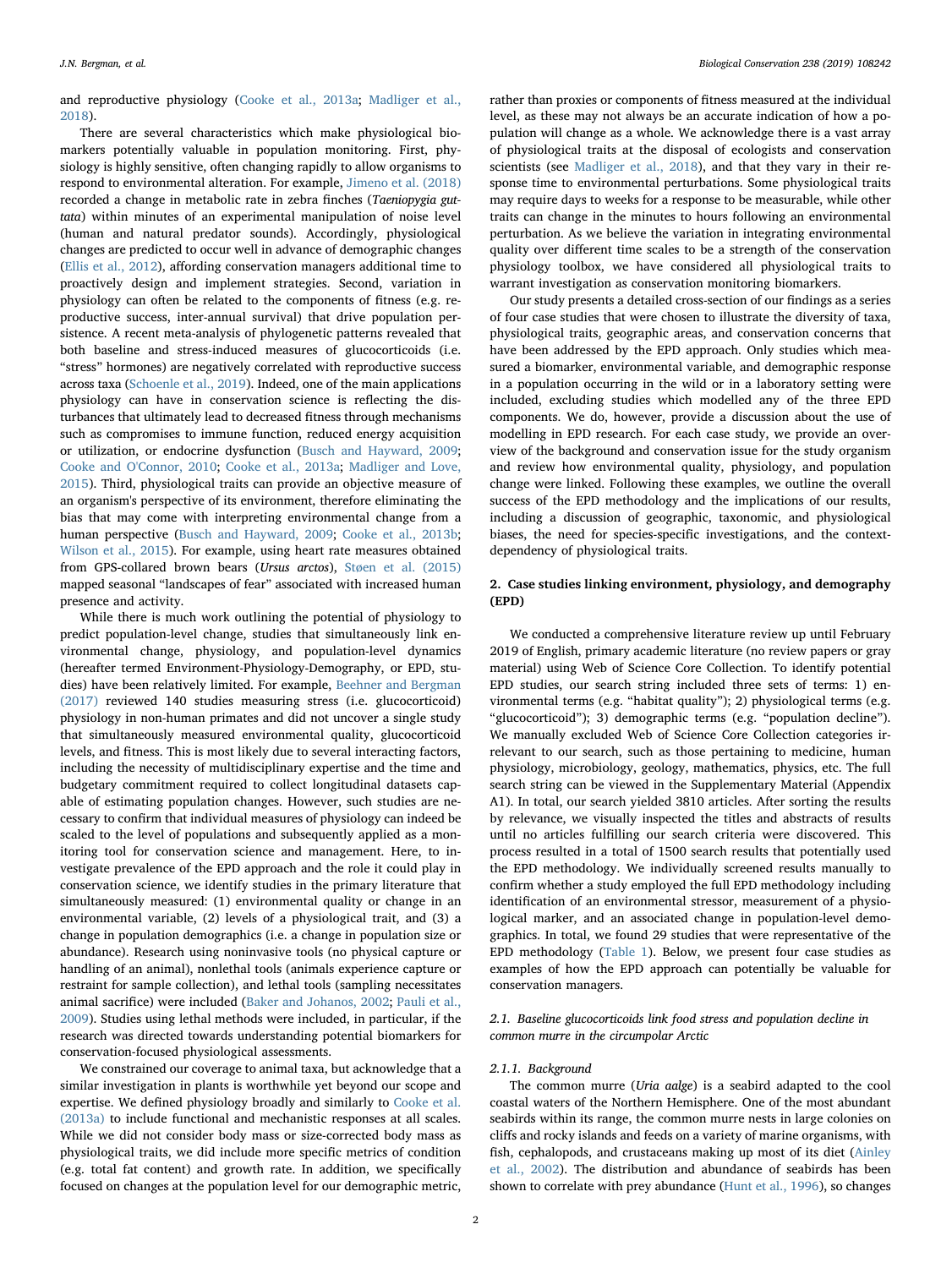<span id="page-2-0"></span>

| Table 1                                                                                                                         |              |                                                            |                                                                                         | Summary of studies linking environmental quality, physiology, and demography (EPD) in animals. Physiological subdisciplines categorized as per Madliger et al. (2018)                                                                            |                                                          |                                                                                                   |                                                      |
|---------------------------------------------------------------------------------------------------------------------------------|--------------|------------------------------------------------------------|-----------------------------------------------------------------------------------------|--------------------------------------------------------------------------------------------------------------------------------------------------------------------------------------------------------------------------------------------------|----------------------------------------------------------|---------------------------------------------------------------------------------------------------|------------------------------------------------------|
| Organism                                                                                                                        | Таха         | Geographic location                                        | Environmental variable                                                                  | Physiological metric (direction of response)                                                                                                                                                                                                     | subdiscipline (s)<br>Physiological                       | Demographic response<br>(direction of response)                                                   | Reference                                            |
| Green-eyed treefrog (Litoria genimaculatta)                                                                                     | Amphibian    | Northern Queensland,<br>Australia                          | Rainfall                                                                                | Total fat-body mass (decreasing)                                                                                                                                                                                                                 | Bioenergetics and<br>nutritional<br>physiology           | Population abundance<br>(decrease)                                                                | <b>Richards and Alford</b><br>(2005)                 |
| Eastern yellow robin (Eopsaltria australis) <sup>a</sup>                                                                        | Bird         | Bioregion, Queensland,<br>Brigalow Belt South<br>Australia | Woodland extent                                                                         | Heterophil to lymphocyte ratio (increasing)                                                                                                                                                                                                      | Stress physiology                                        | Extirpation risk (no<br>effect)                                                                   | Cosgrove et al.<br>(2017)                            |
| 12 Fynbos-resident bird species<br>(Passeriformes)                                                                              | Bird         | ica<br>Fynbos biome, South Afr                             | Temperature                                                                             | metabolic rate (no effect), body temperature<br>Evaporative water loss (increasing), resting<br>(no effect)                                                                                                                                      | Bioenergetics and<br>nutritional<br>physiology           | Population abundance<br>(decreasing)                                                              | Milne et al. (2015)                                  |
| Common murre (Uria aalge)                                                                                                       | Bird         | Cook Inlet, Gulf of Alaska,<br>USA                         | Food abundance                                                                          | Glucocorticoids - plasma corticosterone<br>(increasing)                                                                                                                                                                                          | Stress physiology                                        | Population abundance<br>(decreasing)                                                              | Kitaysky et al.<br>(2007)                            |
| South polar skua (Catharact maccormicki)                                                                                        | Bird         | Adélie Land, Antarctica                                    | blood (environmental<br>pollutants (POPs) in<br>Persistent organic<br>prox <sub>y</sub> | Glucocorticoids - plasma corticosterone,<br>(increasing), prolactin (no effect)                                                                                                                                                                  | Stress physiology;<br>reproductive<br>physiology         | Population growth rate<br>(decreasing)                                                            | Goutte et al. (2018)                                 |
| Wandering albatross (Diomedea exulans)                                                                                          | Bird         | southwestern Indian Ocean<br>Possession Island,            | Age and sex                                                                             | Plasma oxidative stress (increasing), plasma<br>haptoglobin (increasing)                                                                                                                                                                         | Stress physiology                                        | reproductive performance<br>survival rate (no effect),<br>4-year population-level<br>(decreasing) | Costantini et al.<br>(2015)                          |
| commersonii, Salvelinus namaycush) <sup>a</sup><br>Four fish species (Pimephales promelas,<br>Margariscus margarita, Catostomus | Fish         | Ontario, Canada                                            | Environmental estrogens                                                                 | Vitellogenin (VTG) induction (increasing),<br>histopathological damage (increasing)                                                                                                                                                              | Reproductive<br>physiology                               | Population abundance<br>(decreasing)                                                              | Palace et al. (2009)                                 |
| White grunt (Haemulon plumierii) <sup>a</sup>                                                                                   | Fish         | Bight of Old Robinson,<br>Abaco, Bahamas                   | Seagrass cover                                                                          | Growth rate proxy - RNA:DNA (no effect)                                                                                                                                                                                                          | physiology; genetics<br>Bioenergetics and<br>nutritional | Population abundance<br>(increasing)                                                              | Yeager et al. (2012)                                 |
| Four fish species (Scartichthys viridis, Graus<br>nigra, Auchenionchus microcirrhis,<br>Girella laevifrons)                     | Fish         | Coastal waters off central<br>Chile                        | El Niño and La Niña<br>events                                                           | Somatic growth rates (decreasing)                                                                                                                                                                                                                | Bioenergetics and<br>nutritional<br>physiology           | Population abundance<br>(decreasing)                                                              | Hernandez-Miranda<br>and Ojeda (2006)                |
| Baltic clam (Macoma balthica)                                                                                                   | Invertebrate | Gulf of Finland, northern<br><b>Baltic</b> Sea             | Hypoxia                                                                                 | Catalase (no effect), glutathione reductase<br>(increasing), glutathione S-transferase (no<br>effect), acetylcholinesterase enzyme<br>(decreasing)                                                                                               | Enzyme activity                                          | Population abundance<br>(decreasing)                                                              | Villnäs et al. (2019)                                |
| Daphnia magna                                                                                                                   | Invertebrate | Laboratory                                                 | pesticide concentration<br>Organophospha-te                                             | Cholinesterase activity (decreasing)                                                                                                                                                                                                             | Enzyme activity                                          | Population growth rate<br>(decreasing)                                                            | Duquesne and<br>Küster (2010)                        |
| Daphnia pulex                                                                                                                   | Invertebrate | Storrs Pond, New<br>Hampshire, USA                         | Toxicity of arsenic                                                                     | Heat shock protein - 83 mRNA (increasing)                                                                                                                                                                                                        | Stress physiology                                        | Population abundance<br>(decreasing)                                                              | Chen et al. (1999)                                   |
| Glanville fritillary butterfly (Melitaea<br>cinxia)                                                                             | Invertebrate | Åland Islands, Finland                                     | Temperature                                                                             | Serpin-1 (increasing), vitellin-degrading<br>phosphoglucose isomerase (increasing)<br>protease precursor (increasing),                                                                                                                           | Enzyme activity;<br>genetics                             | Population abundance<br>(increasing)                                                              | Saastamoinen et al.<br>(2013)                        |
| Grasshopper (Chorthippus albonemus)                                                                                             | Invertebrate | Inner Mongolia, China                                      | Livestock grazing                                                                       | genes, genes involved in serine-type peptidase<br>activity and development, adaptive genes<br>(increasing), genes involved in ribosomal<br>Transcriptome activity: betA and CHDH<br>processes (decreasing)                                       | Genetics                                                 | Population abundance<br>(increasing)                                                              | Qin et al. (2017)                                    |
| Rotifer (Brachionuscalyciflorus)                                                                                                | Invertebrate | Laboratory (Wuhan, China)                                  | cyanobacterial blooms<br>Toxicity of                                                    | mRNA expression of MnSOD, CuZnSOD, and<br>(increasing), superoxide dismutase activity<br>(decreasing), catalase activity (decreasing),<br>malondialdehyde (increasing), glutathione<br>Reactive oxygen species (increasing),<br>CAT (decreasing) | Stress physiology                                        | Population growth rate<br>(decreasing)                                                            | Liang et al. (2017)                                  |
| Two coral species (Agaricia agaricites,<br>Agaricia tenuifolia)                                                                 | Invertebrate | South-central Belize                                       | Ocean warming                                                                           | Heat shock protein expression (increasing)                                                                                                                                                                                                       | Stress physiology                                        | Population abundance<br>(increasing)                                                              | (continued on next page)<br>Robbart et al.<br>(2004) |

## J.N. Bergman, et al. *Biological Conservation 238 (2019) 108242*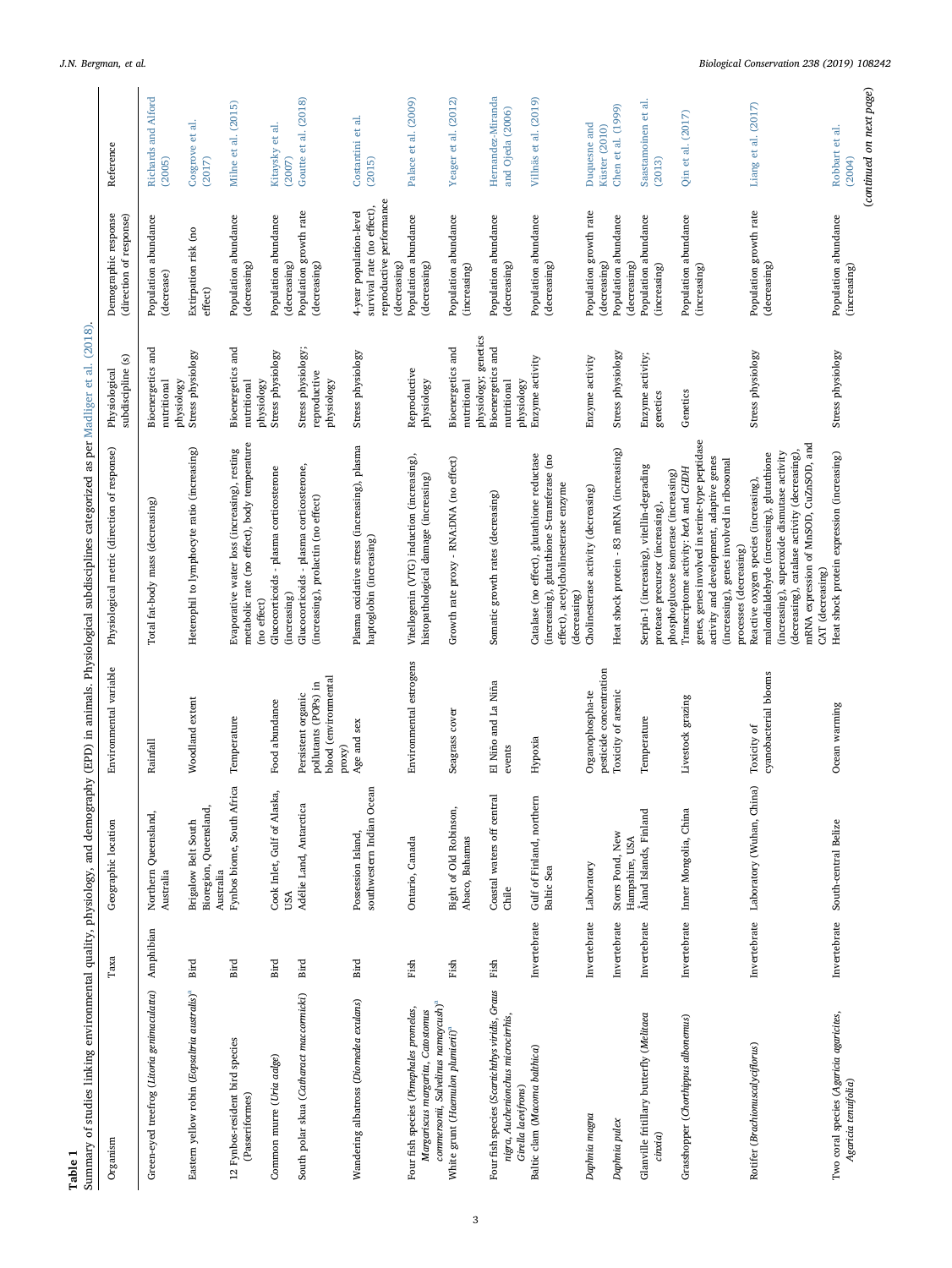| a<br>2 |  |
|--------|--|

<span id="page-3-0"></span>

| Reference                                       | Creel et al. (2002)<br>Chapman et al.<br>(2015)                                                                                                   | Ruthven et al.<br>(1994)                                                                                                             | <b>Behie</b> and Pavelka<br>Mumby et al.<br>(2015)                                                 | Lea et al. (2018)<br>(2013)                                                                                              | Navarro-Castilla<br>et al. (2014)                       | Santos et al. (2018)                                                      | Ferguson et al.<br>(2017)                                                           | Grimm-Seyfarth<br>et al. (2018)                        | Dupoué et al.<br>(2018)                                 | et al.<br>Dupoué<br>(2017)          | Wikelski (2001)<br>Romero and                           |
|-------------------------------------------------|---------------------------------------------------------------------------------------------------------------------------------------------------|--------------------------------------------------------------------------------------------------------------------------------------|----------------------------------------------------------------------------------------------------|--------------------------------------------------------------------------------------------------------------------------|---------------------------------------------------------|---------------------------------------------------------------------------|-------------------------------------------------------------------------------------|--------------------------------------------------------|---------------------------------------------------------|-------------------------------------|---------------------------------------------------------|
| Demographic response<br>(direction of response) | Population abundance<br>Population abundance<br>(no effect)<br>(no effect)                                                                        | Population abundance<br>(no effect)                                                                                                  | Population abundance<br>Population abundance<br>(decreasing)                                       | Population growth rate<br>(decreasing)<br>(decreasing)                                                                   | Population abundance<br>(increasing)                    | Population abundance<br>(increasing)                                      | Population abundance<br>(decreasing)                                                | Population abundance<br>(no effect)                    | Extinction risk (no effect)                             | Extinction risk<br>(increasing)     | Population abundance<br>(decreasing)                    |
| subdiscipline (s)<br>Physiological              | Stress physiology<br>Stress physiology                                                                                                            | Bioenergetics and<br>physiology<br>nutritional                                                                                       | Stress physiology<br>Stress physiology                                                             | Stress physiology;<br>reproductive<br>physiology                                                                         | Stress physiology                                       | Bioenergetics and<br>physiology<br>nutritional                            | Bioenergetics and<br>physiology; stress<br>physiology<br>nutritional                | Bioenergetics and<br>nutritional<br>physiology         | Stress physiology                                       | Stress physiology;<br>genetics      | Stress physiology                                       |
| Physiological metric (direction of response)    | Glucocorticoids - faecal corticosterone<br>Glucocorticoids - faecal corticosterone<br>(increasing)<br>(increasing)                                | effect), faecal and rumen nitrogen (no effect)<br>urinary urea nitrogen and creatinine (no<br>Blood serum urea nitrogen (no effect), | Glucocorticoids - faecal corticosterone<br>Glucocorticoids - faecal corticosterone<br>(increasing) | (increasing), androgens - faecal testosterone<br>Glucocorticoids - faecal corticosterone<br>(increasing)<br>(increasing) | Glucocorticoids - faecal corticosterone<br>(increasing) | Faecal nitrogen content (increasing) and<br>kidney fat index (increasing) | Body condition (decreasing), glucocorticoids<br>blubber corticosterone (increasing) | Body condition (decreasing), growth<br>(decreasing)    | Glucocorticoids - plasma corticosterone<br>(decreasing) | Telomere length (decreasing)        | Glucocorticoids - plasma corticosterone<br>(increasing) |
| Environmental variable                          | Food availability and<br>Snowmobile traffic<br>quality                                                                                            | Agricultural root plowing                                                                                                            | Climate (temperature and<br>Hurricane<br>rainfall)                                                 | Forage quality                                                                                                           | Agricultural land cover                                 | Diet quality                                                              | Sea ice dynamics                                                                    | Temperature and rainfall                               | Thermal condition                                       | Ambient temperature                 | Famine events                                           |
| Geographic location                             | (elk + wolves), Voyageurs<br>hark<br>and Isle Royale national<br>Yellowstone National P<br>Kibale National Park,<br>parks (wolves), USA<br>Uganda | Eastern Rio Grande Plains<br>of south Texas, USA                                                                                     | Southern Belize, Central<br>Myanmar                                                                | Cape Town, South Africa<br>America                                                                                       | León province, Spain                                    | Iberian Peninsula                                                         | Hudson's Bay, Canada                                                                | New South Wales, Australia<br>Kinchenga National Park, | ins,<br>Massif Central Mountai<br>France                | Massif Central Mountains,<br>France | Galapagos Islands                                       |
| Таха                                            | Mammal<br>Mammal                                                                                                                                  | Mammal                                                                                                                               | Mammal<br>Mammal                                                                                   | Mammal                                                                                                                   | Mammal                                                  | Mammal                                                                    | Mammal                                                                              | Reptile                                                | Reptile                                                 | Reptile                             | Reptile                                                 |
| Organism                                        | Elk (Cervus elaphus) and wolf (Canis<br>Red colobus monkeys (Procolobus<br>rufomitratus) <sup>a</sup><br>$lupus$ <sup>a</sup>                     | White-tailed deer (Odocoileus virginia) <sup>ª</sup>                                                                                 | Asian elephant (Elephas maximus)<br>Black howler (Alouatta pigra)                                  | Cape mountain zebra (Equus zebra zebra)                                                                                  | Common voles (Microtus arvalis)                         | Red deer (Cervus elaphus)                                                 | Ringed seal (Pusa hispida)                                                          | Tree dtella (Gehyra variegata) <sup>ª</sup>            | Common lizard (Zootoca vivipa) <sup>a</sup>             | Common lizard (Zootoca vivipara)    | Galapagos marine iguana (Amblyrhynchus<br>cristatus)    |

Indicates EPD studies that did not find a relationship between all three variables. Indicates EPD studies that did not find a relationship between all three variables.

4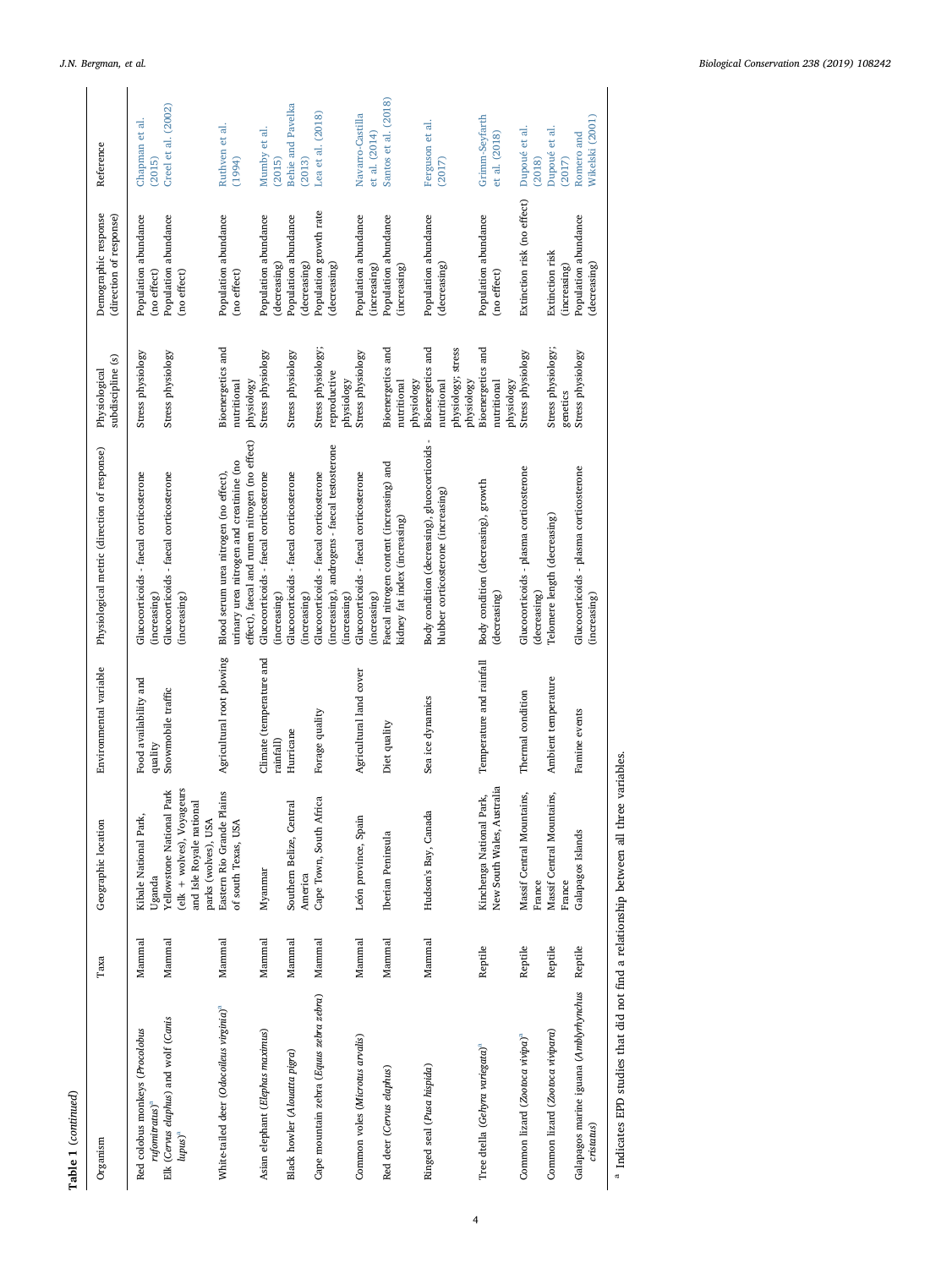to marine ecosystems are expected to affect seabirds like the common murre. As with other species of birds, the main glucocorticoid in common murres is corticosterone, a hormone involved in the energetic and behavioural response to stressors and workload [\(Astheimer et al.,](#page-9-2) [1992;](#page-9-2) [Sims and Holberton, 2000\)](#page-12-11). While increased corticosterone may be beneficial in the short-term as an acute response to cope with a stressor ([Sims and Holberton, 2000\)](#page-12-11), chronically elevated levels (elevated baseline corticosterone) caused by chronic stress may result in negative long-term fitness effects as individuals must alter behaviour to invest resources towards coping with the stressor rather than for reproductive activities [\(Bonier et al., 2009a](#page-10-21); [Bonier et al., 2009b\)](#page-10-22). Further, immunosuppressive properties of glucocorticoids ([Auphan et al.,](#page-9-3) [1995;](#page-9-3) [El-Lethey et al., 2003](#page-10-23)) may leave an individual more susceptible to being immunocompromised and thereby further reduce survival or the ability to reproduce successfully.

### 2.1.2. Conservation issue

Populations of marine predators in the north Pacific are declining ([Hunt and Byrd, 1999](#page-11-15)). Several studies have hypothesized that the reduced fitness in marine predators is linked to food-related stress during breeding ([Merrick et al., 1987;](#page-11-16) [Hunt, 1999\)](#page-10-24), but few studies have shown direct evidence of this relationship. This link is important to identify because it provides a mechanism for population declines, potentially allowing conservation managers to determine the underlying cause and therefore target management strategies appropriately. Further, as fish stocks are indeed declining world-wide [\(Myers and Worm,](#page-11-17) [2003\)](#page-11-17), understanding the consequences of these declines is important for conservation scientists and those invested in preserving the world's biodiversity.

#### 2.1.3. Links among environment, physiology, and demography

[Kitaysky et al. \(2007\)](#page-11-8) aimed to test the hypothesis that food-related stress would result in reduced fitness in common murres inhabiting two colonies in Alaska. To do so, their study measured both baseline and acute levels of corticosterone at a colony with a decreasing population and at a colony with an increasing population to determine if variation in physiology related to changes in food abundance, fecundity, and individual survival. The authors demonstrated that food abundance, a measure of fish abundance in the waters surrounding the colonies at three time scales (current 2 weeks, current month, and previous month), had a significant negative correlation with both baseline (all time scales) and acute (previous month) corticosterone levels. This correlation demonstrates a possible link between an environmental change (food abundance) and a physiological change (corticosterone levels). Their findings also showed a negative correlation between baseline corticosterone levels and measures of fecundity, namely hatching success, fledging success, and reproductive success. The link between baseline corticosterone and measures of fecundity illustrates how a change in physiology may link to a change in population fitness. Indeed, the authors confirmed that the colony with a declining population of common murre showed a significant negative correlation between baseline corticosterone and survival of individual birds. Overall, the work by [Kitaysky et al. \(2007\)](#page-11-8) suggests that corticosterone secretion (a physiological change) is a mechanism which links an environmental change (degraded food stocks) to a demographic change (decreased fitness and population decline) in the common murre.

### 2.2. Faecal glucocorticoids and androgens predict population decline in Cape mountain zebras of South Africa

#### 2.2.1. Background

Cape mountain zebra (Equus zebra zebra) are found in thicket and grassland habitats located primarily in the Cape Floristic Region of the Eastern and Western Cape provinces of South Africa. The Mediterranean climate in this region is known for high biodiversity and a high number of endemic species [\(Cowling and Holmes, 1992;](#page-10-25) [Bosho](#page-10-26)ff

[et al., 2016](#page-10-26)). Many grass species grow abundantly in the region and are the Cape mountain zebra's primary food source ([Penzhorn, 1988](#page-11-18)). Populations of Cape mountain zebra occur across high-quality and lowquality habitats varying in the abundance and quality of grass [\(Lea](#page-11-19) [et al., 2016\)](#page-11-19). As outlined in the case study above, glucocorticoids have been proposed as potentially valuable biomarkers of stress and fitness as they can fluctuate in response to environmental conditions and changes to social environments [\(Busch and Hayward, 2009](#page-10-4); [Mehta and](#page-11-20) [Josephs, 2010\)](#page-11-20). In particular, faecal glucocorticoids represent an integrated noninvasive metric of physiological stress over a species-specific duration, often 6–24 h [\(Palme, 2005](#page-11-21); Sheriff [et al., 2011\)](#page-12-12). A recent meta-analysis indicated that faecal glucocorticoids consistently increase under periods of human disturbance ([Dantzer et al., 2014\)](#page-10-27).

The female defence polygyny social structure of the Cape mountain zebra consists of breeding group populations with a single stallion, a maximum of five unrelated mares and their offspring, and excess stallions that form bachelor groups [\(Penzhorn, 1979](#page-11-22); [Linklater, 2000](#page-11-23)). Androgens are a steroid hormone associated with secondary sexual characteristic development ([Foradori et al., 2008\)](#page-10-28) that influence social behaviours related to breeding, dominance, and aggression [\(Mehta and](#page-11-20) [Josephs, 2010](#page-11-20)). High levels of androgens may also reduce fitness through immune suppression, reduced parental care, aggression towards mating partners and offspring, and overall high energetic costs (Wingfi[eld et al., 2001;](#page-12-13) [Miles et al., 2007](#page-11-24)). Thus, it is expected that androgen levels indicate the physiological effects of sexual behaviour and social conditions for Cape mountain zebra populations [\(Mehta and](#page-11-20) [Josephs, 2010;](#page-11-20) Lea [et al., 2018](#page-11-13)).

#### 2.2.2. Conservation issue

Cape mountain zebra populations, listed as vulnerable by IUCN ([Novellie, 2008\)](#page-11-25), have been declining for decades and are the focus of many conservation projects due to extremely low population numbers. Active conservation has helped the population rebound from a severe bottleneck of 80 individuals to approximately 5000 individuals ([Hrabar](#page-10-29) [and Kerley, 2015\)](#page-10-29). Yet, there are numerous conservation management challenges because the subspecies is managed as a metapopulation of 75 isolated populations. Models linking breeding site selection and population dynamics demonstrate that population density and growth rates are lower in low quality habitat, driven by lower survival and reproduction rates [\(Pulliam and Danielson, 1991](#page-11-26)). Populations with lower densities and growth rates may require more active conservation measures like consistent translocation of individuals from populations in high quality habitat ([Pulliam, 1988](#page-11-27)). As a result, predicting population trends may provide insight for implementation of active conservation measures to avoid a population crash.

#### 2.2.3. Links among environment, physiology, and demography

[Lea et al. \(2018\)](#page-11-13) measured faecal glucocorticoid hormones and faecal androgens to estimate chronic stress and male reproductive status in Cape mountain zebras. Glucocorticoids were used to measure stress in response to changes in environmental conditions, and androgens were assessed to measure secondary sexual characteristics, such as intrasexual competition and sex ratio skew (Wingfi[eld et al., 2001](#page-12-13); [Miles et al., 2007](#page-11-24); [Busch and Hayward, 2009\)](#page-10-4). Together, the measurement of faecal glucocorticoids and androgens represent chronic exposure of circulating hormone levels experienced during the gut passage time ([Dantzer et al., 2014](#page-10-27)) and provide an approximation of overall population health [\(Lea et al., 2018](#page-11-13)). [Lea et al. \(2018\)](#page-11-13) found that faecal glucocorticoids were highest prior to the summer rainfall and elevated in habitats with lower grass abundance. Additionally, faecal androgens were found to be positively associated with higher male sex ratios and negatively associated with female fecundity. Finally, faecal glucocorticoids were negatively associated with population growth rates. A chronic increase in glucocorticoids leads to a diversion of energy away from reproduction commonly causing lower population growth [\(McEwen and Wing](#page-11-28)field, 2003), thus, populations with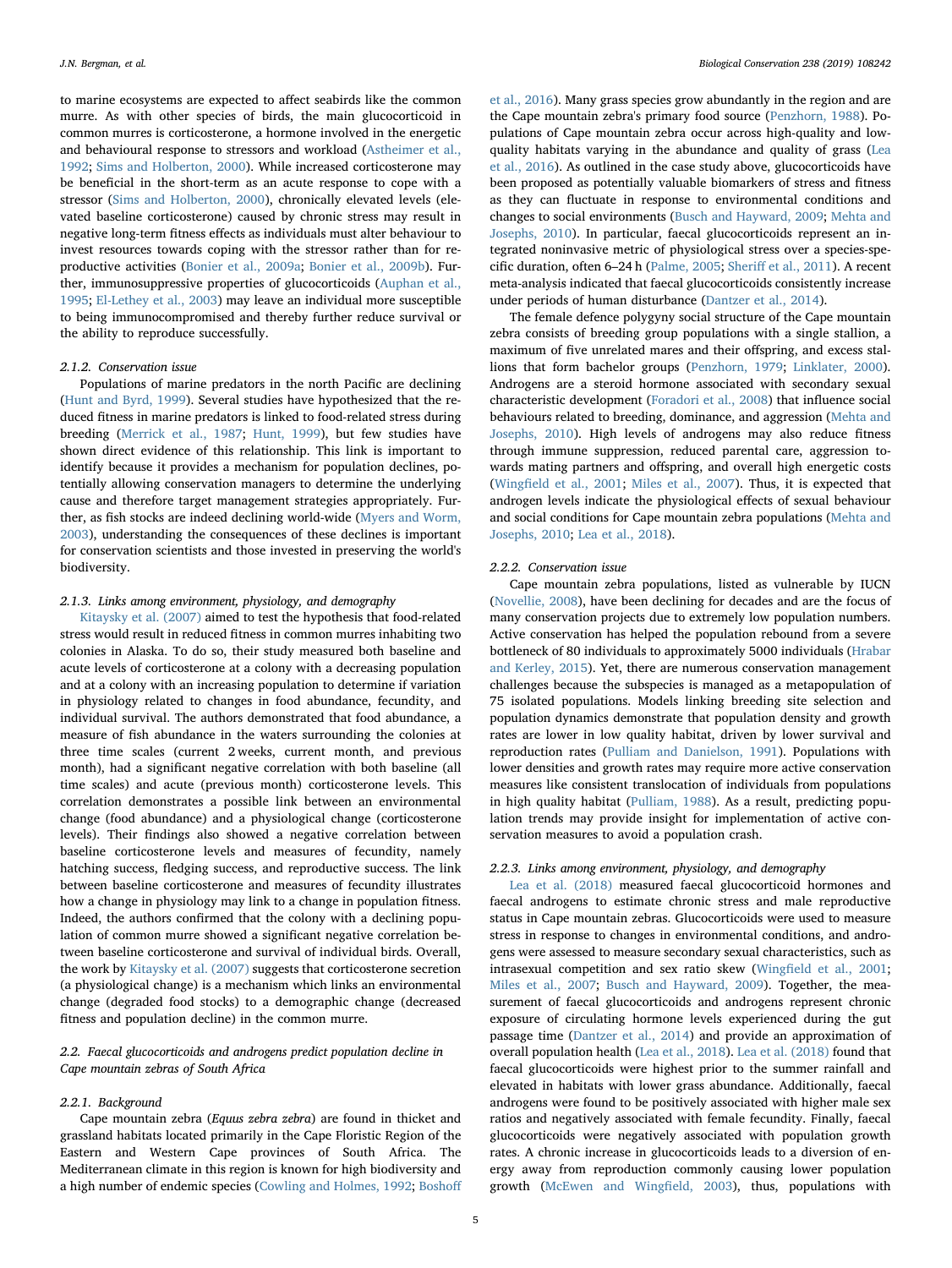chronically higher glucocorticoid production often display population declines ([Lea et al., 2018\)](#page-11-13). The authors illustrate the use of integrating multiple physiological subdisciplines (see [Table 1;](#page-2-0) [Madliger et al.,](#page-11-1) [2018\)](#page-11-1) in EPD research: glucocorticoid (stress physiology) and androgen (reproductive physiology) levels provided a link between physiology, environmental conditions, and population-level fitness. Populations with high glucocorticoid levels may be declining and, as a result, may require active translocation of individuals from healthy populations to improve population growth. The authors illustrate how noninvasive monitoring through faecal hormones has promise as a surrogate for direct population monitoring.

### 2.3. Cholinesterase enzyme activity as a biomarker of deleterious organophosphates in Daphnia magna in lentic freshwater systems

### 2.3.1. Background

Daphnia magna is a small freshwater crustacean that has long been used in laboratory studies as a model organism for ecotoxicology ([Guilhermino et al., 1996](#page-10-30); [Petrie et al., 2015\)](#page-11-29) and in water quality monitoring efforts ([Storey et al., 2011\)](#page-12-14). Being particularly sensitive to organophosphate pollution from insecticide application, D. magna is a useful model species for studying lethal and sub-lethal effects of a variety of toxicants across levels of biological organization [\(Duquesne](#page-10-12) [and Küster, 2010](#page-10-12)). Daphnia spp. play an important role in aquatic food webs, as predators of microorganisms (e.g. algae) and as a significant food source for many small fishes ([Duquesne and Küster, 2010](#page-10-12)). Monitoring environmental toxicant concentrations in Daphnia spp. using sublethal endpoints can provide valuable insight into the health of both Daphnia spp. populations and the ecosystems in which they are found.

The inhibition of cholinesterase (ChE) enzymes interferes with proper neuron function, leading to both sublethal effects and potentially death (particularly in invertebrates that are often exposed to ChE inhibitors in the form of agricultural insecticides; Kristoff [et al., 2010](#page-11-30)). Specifically, ChE inhibition consists of the removal of the neurotransmitters acetylcholine (ACh) or butyrylcholine (BCh) at nerve synapses, leading to ACh/BCh build-up and uncontrollable firing of the afflicted neuron [\(Fulton and Key, 2001\)](#page-10-31). Organophosphate pesticides, having entered freshwater systems from sources like agricultural runoff, target and inhibit ChE ([Duquesne, 2006](#page-10-32)) and force the affected organism to synthesize new cholinesterases. The inhibition of ChE activity is a sensitive physiological endpoint ([Duquesne, 2006](#page-10-32)) that can be reliably detected in D. magna, and therefore used to measure sublethal effects of organophosphate exposure in this species.

### 2.3.2. Conservation issue

Toxic organic pollutants frequently enter aquatic systems through agricultural runoff and industrial and urban pollution, with a panoply of potential adverse impacts on wildlife and ecosystem health ([Baldwin](#page-9-4) [et al., 2016\)](#page-9-4). In addition to providing insight into human pollutant output through water quality monitoring and analytical chemistry, toxicological studies on ubiquitous model organisms or particularly sensitive species can make significant contributions to the way humans monitor and mitigate the ecological consequences of such pollution by examining lethal and sublethal effects of known toxicants on wildlife. As one specific example, understanding the sublethal effects of toxicants (e.g. organophosphates, a common class of pesticide used in agriculture) on D. magna can be used to link levels of contamination to population-level effects, with implications for ecosystem health and environmental monitoring ([Farré and Barceló, 2003\)](#page-10-33).

#### 2.3.3. Links among environment, physiology, and demography

Concentrations of the organophosphate paraoxon-methyl at  $1.0 \mu g L^{-1}$  significantly inhibited ChE activity in D. magna, increased swimming velocity, and decreased filtration activity (i.e. food consumption). At increased paraoxon-methyl concentrations (  $\geq$  1.5 μg L $^{-1}$ ) the overall increase in energy expenditure from synthesizing new ChE

enzymes and higher swimming velocities, along with the reduced energy intake from decreased filtration activity, was linked to poorer growth, development, and reproductive performance detectable at the population level ([Duquesne and Küster, 2010\)](#page-10-12). Previous toxicological work with *D. magna* showed a decrease in population growth rate following exposure to sublethal concentrations of organophosphates ([Duquesne, 2006](#page-10-32)). The relationship between concentration and severity of symptoms appears to be divisible into several ranges: at lower concentrations (approximately <  $1.0 \mu g L^{-1}$ ) the sublethal effects are mild enough to be overcome by *D. magna*; at moderate concentrations (between approximately 1.0 and  $1.5 \mu g L^{-1}$ ) sublethal effects are elicited with visible impacts on individuals and (in the long-term) populations: and, at high concentrations lethal effects are observed ([Duquesne,](#page-10-32) [2006;](#page-10-32) [Duquesne and Küster, 2010\)](#page-10-12). To maximize the efficacy of longterm monitoring of organophosphates with D. magna, conservationists working in contaminated aquatic systems should seek out the primary sources of organophosphates and work with land managers to minimize new contaminant inflow. Biomonitoring of D. magna can play a critical role in assessing the effectiveness of such initiatives.

### 2.4. Telomere length predicts climate change-induced extinction risk in common lizards of the Massif Central region, France

### 2.4.1. Background

The common lizard (Zootoca vivipara) is a small, cold-adapted, ground-dwelling lacertid widely distributed across Eurasia. Ectothermic species such as the common lizard are generally incapable of internally regulating body temperature, and thus must rely on their surrounding thermal environment to achieve optimal body temperature [\(Angilletta](#page-9-5) [and Angilletta, 2009\)](#page-9-5). To do so, ectotherms often behaviourally thermoregulate (e.g. basking or seeking shade) to optimize performance and fitness ([Clusella-Trullas et al., 2011;](#page-10-34) [Huey et al., 2012\)](#page-10-35). Mountain populations of the common lizard recently went extinct at low altitudes in the southern region of their European range, likely as a result of climate change-induced warmer and drier weather [\(Sinervo et al.,](#page-12-15) [2010;](#page-12-15) [Le Galliard et al., 2012\)](#page-11-31). The common lizard is a particularly interesting species to study from a synergistic climate change-physiology perspective as (1) range-restricted species, like mountain species, have experienced some of the most extreme range contractions caused by recent climate change ([Parmesan, 2006](#page-11-32)), and (2) ectothermic species may be more susceptible to decline as their basic physiological functions like locomotion, growth, and reproduction are strongly influenced by their surrounding thermal environment [\(Deutsch et al.,](#page-10-36) [2008\)](#page-10-36).

In ecological systems, a tipping point is a catastrophic bifurcation which will drive a system towards an alternate state from which it cannot return directly to its former state (Scheff[er et al., 2012;](#page-12-16) [Donohue](#page-10-37) [et al., 2016](#page-10-37)). In deteriorating environments, tipping points historically precede populations collapses. Identifying early warning signals before the catastrophic collapse of a population may aid in successful environmental management ([Dai et al., 2012](#page-10-38)). Telomere length analysis has been suggested as one such early warning signal. Telomeres are the repetitive non-coding DNA sequences and protein complexes that cap the end of eukaryotic chromosomes [\(Blackburn, 1991\)](#page-10-39) and their attrition (i.e. shortening) is thought to play a central role in cell deterioration with advancing age ([Heidinger et al., 2012](#page-10-40)), accelerating after repeated exposure to chronic life stress (e.g. environmental stressors; [Monaghan and Haussmann, 2006;](#page-11-33) [Horn et al., 2010](#page-10-41)). As telomere length reflects biological age (in contrast to chronological age), and thus reproductive status and capability, the inclusion of this biomarker into predictive conservation science could dramatically enhance recovery plans of wild populations [\(Nakagawa et al., 2004](#page-11-34); [Barrett et al.,](#page-9-6) [2013;](#page-9-6) [Breuner et al., 2013\)](#page-10-42).

#### 2.4.2. Conservation issue

The natural compensatory responses of species to environmental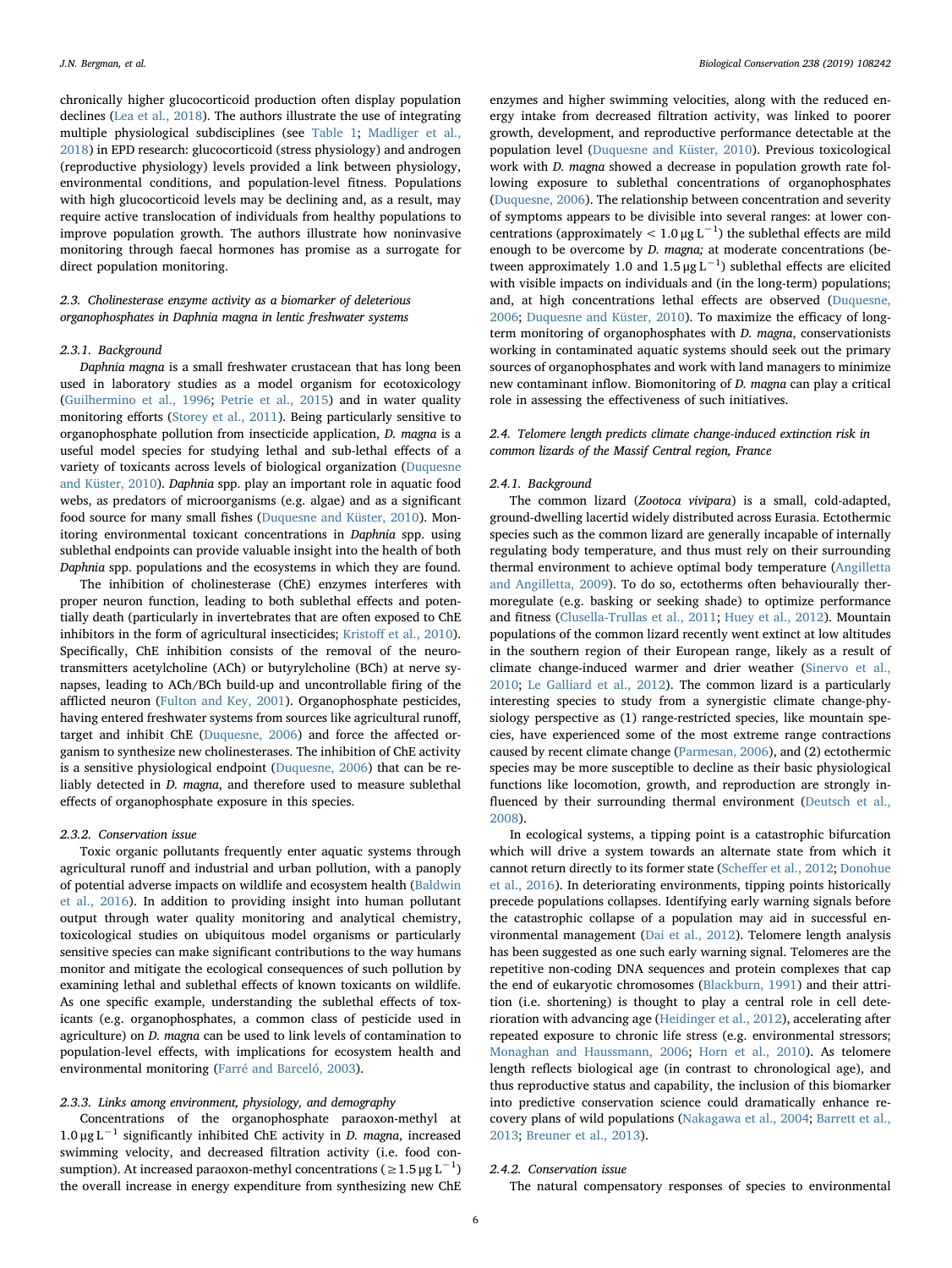change are limited: relocate to more favourable conditions (i.e. spatial distribution shift) or adjust to new environments via evolutionary adaptation, or behavioural or physiological plasticity (Scheff[ers et al.,](#page-12-17) [2016\)](#page-12-17). Failure to redistribute or adjust results in demographic collapse and extinction [\(Sinervo et al., 2010](#page-12-15)). Current research suggests that while extinction risks from climate change are species- and populationspecific and can vary considerably, they are expected to accelerate for every degree rise in global temperatures [\(Thomas et al., 2004;](#page-12-18) [Urban,](#page-12-19) [2015\)](#page-12-19). It is therefore paramount to enhance our understanding of climate change impacts on ecological processes at an individual and population scale to conserve global biodiversity ([Martin and Watson,](#page-11-35) [2016;](#page-11-35) Scheff[ers et al., 2016\)](#page-12-17).

### 2.4.3. Links among environment, physiology, and demography

[Dupoué et al. \(2017\)](#page-10-20) used a 10-year (2005–2015) dataset from ten natural populations of common lizards at different altitudes to determine if telomere length could be used as a biomarker to measure demographic responses to warmer temperatures. Relative common lizard abundances significantly decreased over the study period in lowaltitude populations with warmer ambient temperatures. As predicted, a non-linear relationship was indeed found between telomere length and population extinction risk with shorter telomeres in populations facing highest risks of extinction (lowest altitudes, highest minimal daily temperatures, negative changes in relative abundance; see Supplementary Table S1 in [Dupoué et al., 2017\)](#page-10-20). [Dupoué et al. \(2017\)](#page-10-20) therefore identified a physiological parameter, telomere length, as a reliable early warning signal to assess the stability of a wild population and provide a useful tool for future studies investigating climate change impacts on extinction risk from the individual to population scale.

#### 3. Discussion

### 3.1. Overall success of EPD methodology

We identified 29 studies that utilized the EPD approach ([Table 1](#page-2-0)). Of these, 8 were unable to link the three EPD metrics together. Our results were encouraging regarding the potential for incorporating a variety of physiological mechanisms into population monitoring and predictive/proactive conservation across a diversity of taxa. We acknowledge that there could be some publication bias, with studies finding negative results potentially less likely to be published, and we urge scientists to add such investigations to the literature as they are important for determining the value of mechanistic approaches for conservation science. Indeed, the 8 studies we identified that were unable to connect EPD metrics offer insight into specific scenarios where difficulties may arise.

[Ruthven et al. \(1994\),](#page-12-8) [Creel et al. \(2002\)](#page-10-15), [Palace et al. \(2009\)](#page-11-9), [Yeager et al. \(2012\)](#page-12-4), [Chapman et al. \(2015\)](#page-10-14), [Cosgrove et al. \(2017\)](#page-10-8), [Dupoué et al. \(2018\),](#page-10-19) and [Grimm-Seyfarth et al. \(2018\)](#page-10-18) successfully measured environmental variables (e.g. fragmentation, human-induced disturbances, pollution), physiological metrics (e.g. estrogens, body condition, glucocorticoid levels), and demographic processes (e.g. extirpation risk, population abundance). However, when drawing conclusions from the EPD metrics that they measured, each study failed to link all three components together and determine a population-level effect. There does not appear to be a pattern in the type of physiological subdiscipline used within these unsuccessful EPD studies with four studies measuring stress physiology, three studies measuring bioenergetics and nutritional physiology, and one study measuring reproductive physiology. Quantifying parameters from these physiological subdisciplines could indicate that they are poor subdisciplines in understanding population-level changes; however, it is more likely that the study system itself in each case had confounding factors which resulted in lack of success. Indeed, two of the physiological subdisciplines, stress physiology and bioenergetics and nutritional physiology, were likewise the most abundant subdisciplines used

throughout the 29 EPD studies (17/29 and 8/29, respectively). Two studies ([Palace et al., 2009](#page-11-9) and [Yeager et al., 2012](#page-12-4)) were unsuccessful in linking population abundance change to environmental and physiological metrics, and the remaining six studies were unable to detect a demographic change, potentially because the environmental and/or physiological metrics chosen were unsuitable for that particular study. The 8 studies each acknowledged limitations of their research and discussed the importance of considering confounding factors (e.g. behavioural adaptations to stressors, seasonal and annual changes in distributions, the biomarker chosen, and several others like health, food availability, age, sex, reproductive history, and life cycle stage). Furthermore, some studies [\(Ruthven et al., 1994;](#page-12-8) [Yeager et al., 2012](#page-12-4); [Cosgrove et al., 2017;](#page-10-8) [Grimm-Seyfarth et al., 2018](#page-10-18)) suggest that demographic processes may have been better explained by multiple metrics of physiology, indicating a need to sometimes measure a suite of physiological traits, rather than relying on a single metric to represent the effect of complex environmental stressors on demographics ([Madliger and Love, 2014](#page-11-36)). No taxonomic bias was observed, as these unsuccessful EPD studies included birds, mammals, fishes, and reptiles.

As an alternate avenue to assess potential causes of a failed EPD linkage, we can compare two studies that used the same biomarker in similar species, with one successfully connecting EPD metrics ([Behie](#page-10-16) [and Pavelka, 2013](#page-10-16): black howler monkeys [Alouatta pigra]), and one that did not ([Chapman et al., 2015:](#page-10-14) red colobus monkeys [Procolobus rufomitratus]). Both EPD studies evaluated how changes in food availability and quality could influence glucocorticoid levels and subsequently affect population demographics of monkey species. [Behie and](#page-10-16) [Pavelka \(2013\)](#page-10-16) found that, due to Hurricane Iris, black howler monkeys in southern Belize were forced to forage on less nutritional food (e.g. foliage compared to fruit) resulting in post-hurricane-increased glucocorticoid levels and negatively correlating with population density (i.e. population decline). [Behie and Pavelka \(2013\)](#page-10-16) therefore conducted successful EPD research by linking increased glucocorticoid levels to nutritional stress with consequential population declines. [Chapman](#page-10-14) [et al. \(2015\)](#page-10-14) likewise assessed changes in food availability and quality for a monkey species but was not able to link EPD metrics together. They investigated diet of the red colobus monkey within a protected area in Uganda to determine if nutritional decreases in fragmented habitats influenced population demographics. Red colobus monkeys residing in degraded forest fragments where diet was poor showed stress levels more than twice those in unfragmented forest areas, with consumption of a low-quality diet in one month resulting in higher glucocorticoid levels in the subsequent month. However, despite apparent reduced diet quality and increased stress levels, red colobus monkey populations remained stable. The authors note that increases in group size and behavioural flexibility may have supported red colobus monkey population stability, suggesting that it may be necessary to monitor social and behavioural responses to understand how changes in environmental quality might influence demography. It is additionally possible that the nature of the environmental disturbance could be driving the ability to establish an EPD linkage: the black howler monkey population underwent decline as a result of an unexpected, intense change in food quality due to a hurricane, whereas the red colobus monkey population remained stable even in poor-diet habitats that had been slowly degraded over decades.

Overall, failure to connect EPD metrics may occur if the environmental change is cyclical (e.g. seasonal variation) or the change is not severe enough to elicit a physiological response (i.e. if the environmental change does not constitute a stressor). This was likely the case in [Cosgrove et al. \(2017\)](#page-10-8), where woodland extent within a 500-m radius was not correlated with heterophil:lymphocyte ratio, an indication of chronic stress, in eastern yellow robins (Eopsaltria australis). The authors speculate that habitat fragmentation may not have been as important as total habitat loss for robin persistence, and it is therefore also possible that the environmental variable measured may not have adequately captured the total habitat change robins were facing across the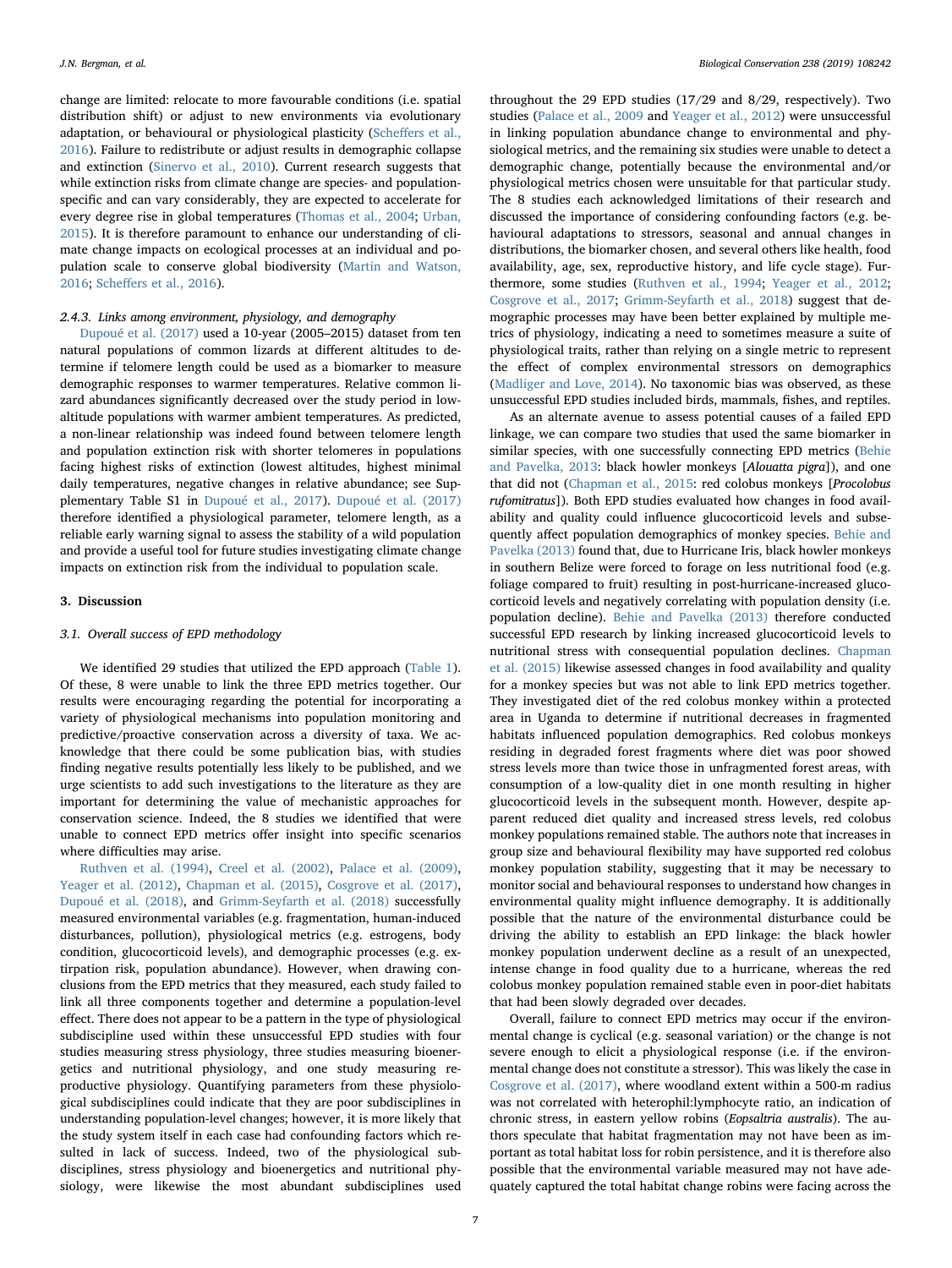landscape. Lack of an EPD connection may also occur if organisms are able to compensate for physiological changes associated with an environmental disturbance. [Creel et al. \(2002\)](#page-10-15) found that faecal glucocorticoid levels were elevated in both elk (Cervus elaphus) and wolves (Canis lupus) in North American national parks in response to snowmobile activity, but they did not observe any concomitant changes in population demographics. They suggest that elk and wolf populations compensate for the physiological effects of increased snowmobile activity and propose that the large snowmobile tracks left in snow may even have benefited wolves by making travel across the landscape easier. Finally, [Palace et al. \(2009\)](#page-11-9), [Cosgrove et al. \(2017\)](#page-10-8), and [Dupoué](#page-10-19) [et al. \(2018\)](#page-10-19) discuss the importance of understanding and accounting for life history aspects of a given species, as well as spatial distribution, and the underlying physiological role of the biomarker of interest when conducting EPD research. In cases such as these, it may be useful to implement an approach which measures several variables per EPD metric, as mentioned above.

### 3.2. Geographic, taxonomic, and physiological biases

Since EPD studies are part of the broader conservation literature, it is worth considering whether they are influenced by the same biases that affect conservation science as a whole. Biases in the geographic distribution of available scientific literature and effective conservation action exist on multiple spatial scales and may represent imbalances on the level of biogeographic realms (e.g. palearctic, [\[Jenkins and Joppa,](#page-11-37) [2009\]](#page-11-37)), biomes (e.g. tundra, [[Lawler et al., 2006](#page-11-38)]), or countries (in-fluenced by socioeconomic development, politics, etc. [[Kark et al.,](#page-11-39) [2009;](#page-11-39) [Martin et al., 2012\]](#page-11-40)). Protected status is more likely to be assigned within ecoregions and habitat types that are less accessible and thus less likely to be exploited by humans [\(Joppa and Pfa](#page-11-41)ff, 2009), and the proportion of terrestrial ecology studies undertaken in protected areas is disproportionately high [\(Martin et al., 2012\)](#page-11-40). Therefore, it is plausible that there exist important relationships between the amount or proportion of protected area within a given geographic area, the quantity of available conservation research within such an area, and the usefulness of such research to conservation managers. The majority of EPD studies found appear to be concentrated in relatively affluent, English-speaking areas [\(Fig. 1](#page-7-0)). Additionally, we found few marine EPD studies, possibly due to difficult accessibility to study sites and safe acquisition of samples (e.g. in-water capture of animals, increased risk of inducing barotrauma in deep-water species).

<span id="page-7-0"></span>There also exists considerable variation in the feasibility of using different physiological metrics (particularly nonlethal metrics) to assess individual fitness and population-level effects across species. For example, glucocorticoids in mammals and birds can be measured

noninvasively through faecal glucocorticoid analysis (e.g. [Dantzer](#page-10-43) [et al., 2016\)](#page-10-43) or more invasively through blood sampling (e.g. [Richardson et al., 2018\)](#page-12-20), but the former is not feasible in fish and the latter is not always possible (nonlethally) in insects. The relative prevalence of lethal/nonlethal/noninvasive sampling appears subject to biases in taxonomy and physiological metrics. Lethal sampling is generally considered more "acceptable" in invertebrates than vertebrates ([McCravy, 2018](#page-11-42)) even when nonlethal alternatives are available (e.g. [Lecq et al., 2015\)](#page-11-43). Although conservation work often involves at-risk species and lethal sampling would therefore be inappropriate, we did not limit our findings to exclude lethal methods. In particular, the lethal D. magna case study was selected as it is unique in that the EPD aspect did not concern the conservation of the species but instead focused on toxicology and applications to environmental monitoring with implications for larger groups of species/ecosystem health.

We found a bias towards terrestrial and freshwater work, and additionally EPD studies were not evenly distributed across taxonomic groups. Taxonomic biases in conservation science are well-documented, with disproportionate representation of charismatic species and higherlevel taxa (primarily vertebrates and especially mammals; [Donaldson](#page-10-44) [et al., 2016\)](#page-10-44). The EPD studies in [Table 1](#page-2-0) are predominantly focused on vertebrates, with a large proportion (31%) investigating mammalian species. The studied species within a given taxonomic group were fairly diverse, and most species would not be described as charismatic (e.g. vole, Baltic clam, common murre) relative to species that are most often stereotyped as being charismatic in conservation science (e.g. polar bears, pandas, large sharks). Also, convenient laboratory model species such as Daphnia spp. were not overrepresented in EPD studies featuring invertebrate species.

A high proportion of the examined EPD studies relied on tools in the physiological subdiscipline of stress physiology (17/29), with 11 of the 29 studies using glucocorticoids as their physiological metric. Although four of the 17 stress physiology studies did incorporate other subdisciplines (bioenergetics and nutritional physiology, reproductive physiology, and genetics), metrics like sex hormones, metabolites, enzyme activity, gene expression, and telomere length were less represented. Following stress physiology, 8 EPD studies examined bioenergetics and nutritional physiology metrics. Most EPD studies chose one physiological subdiscipline to use as their physiological proxy; however, 6 studies took a combined approach and included multiple disciplines (see [Table 1](#page-2-0) for a detailed account of the physiological metric and subdisciplines examined in each study). While the vast utility of glucocorticoids and stress-related biomarkers are appreciated, there is a large, diverse body of physiological metrics suitable for EPD studies ([Madliger et al., 2018\)](#page-11-1) and it would be encouraging to see greater investigation of other metrics to determine their usefulness as



Fig. 1. Taxonomic and geographic diversity of studies attempting to link environmental quality, physiology, and demography (EPD) in wild animal populations. Note that only studies focusing on wild animal populations have been included (the three laboratory studies have been excluded; refer to [Table 1\)](#page-2-0).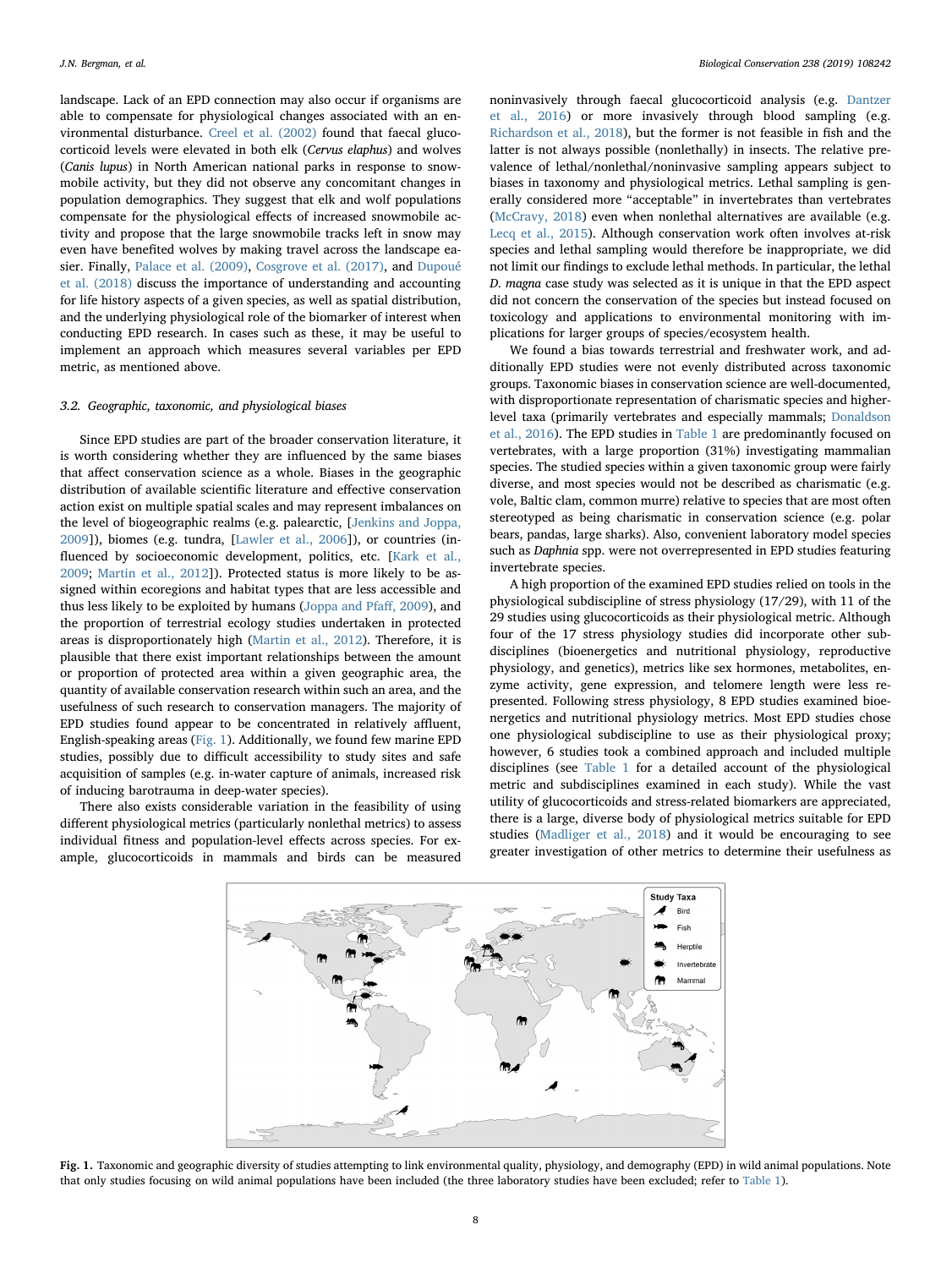predictive conservation biomarkers given that glucocorticoids have such diverse functions [\(MacDougall-Shackleton et al., 2019\)](#page-11-44).

### 3.3. The need for species-specific investigations

Although demonstrating links from environmental change to a fitness outcome in a given species is encouraging for the broad-scale application of this conservation technique, there is ample evidence that supports the need to independently establish these links on a per-species or even a per-population basis. Some studies which have examined multiple species or multiple populations of the same species have found contradictory effects of an environmental variable on physiology and fitness. For example, [Kleist et al. \(2018\)](#page-11-45) tested if anthropogenic noise from compressors at oil and gas well pads would result in fitness consequences for populations of mountain bluebird (Sialia currucoides), western bluebird (Sialia mexicana), and ash-throated flycatcher (Myiarchus cinerascens). Some results were as expected and consistent across species; for example, noise negatively correlated with baseline glucocorticoid levels in adult females of all three species. The effect of noise on hatching success was not as straightforward. Agreeing with the authors' hypothesis, noise negatively correlated with hatching success in western bluebirds; however, noise also showed a weak positive correlation with hatching success in ash-throated flycatchers, and there was no clear effect in mountain bluebirds. Given that the methodology and study system were standardized across species for this study, the results demonstrate the need to independently test species as results from even closely related organisms may not be the same.

Care must also be taken when applying findings across different populations of the same species, as demonstrated by the first case study ([Kitaysky et al., 2007](#page-11-8)). The authors showed the contrasting effect of food stress on fitness in the common murre across two different colonies: while increased corticosterone levels directly correlated with decreased individual survival in a colony with a declining population, the same could not be said for individuals from an increasing colony as persistence was independent of foraging conditions and corticosterone secretion during reproduction. To ensure effective conservation management decisions, it is important that physiology-based strategies are tailored for both the target species and population. Only through further EPD investigations will we fully understand whether findings in one scenario are transferable to others.

#### 3.4. Context-dependent physiological traits

Many physiological traits are context dependent, and this should be taken into consideration when attempting to integrate conservation physiology into an adaptive management strategy. Individual measures of physiology fluctuate due to natural changes throughout the life cycle, including reproductive status ([Kitaysky et al., 2007\)](#page-11-8), season ([Mumby](#page-11-12) [et al., 2015](#page-11-12)), and age ([Grava et al., 2013\)](#page-10-45). Hormone levels, in particular androgens and estrogens, are typically dependent on sex and reproductive status ([Lea et al., 2018;](#page-11-13) [Barrington,](#page-10-46) 2019), and in some species, stressors can have a greater effect on one sex compared to the other [\(Grava et al., 2013;](#page-10-45) [Dantzer et al., 2014\)](#page-10-27). Complex interactions between the local environment and life history strategy and/or stage, or even social status, can impact how stressors will affect an individual's fitness ([Schoenle et al., 2018\)](#page-12-21). It is essential that researchers account for these natural fluctuations to confirm that a physiological response is related to the disturbance in question, and not extenuating factors ([Dantzer et al., 2014;](#page-10-27) [Madliger and Love, 2014\)](#page-11-36).

The method by which a physiological metric is measured must also be considered. As defined by [Pauli et al. \(2009\)](#page-11-4), "noninvasive sampling techniques are either unperceived by an animal subject or are perceived by an animal but do not elicit a chronic-stress response or a reduction in fitness." Noninvasive sampling techniques, like faecal collection, are less stressful to sensitive populations and may better represent an animal's stress levels over longer time periods [\(Dantzer et al., 2014](#page-10-27)).

However, noninvasive techniques are not always appropriate or possible. It is generally accepted that nonlethal techniques which require capture of an animal, for blood or tissue collection, also offer a realistic baseline measure of stress if sample collection occurs within the first 2–3 min of the animal being captured ([Romero and Reed, 2005](#page-12-22); [Lawrence et al., 2018\)](#page-11-46). Overall, it is imperative to have a detailed understanding of a species' life history to control for underlying biological characteristics, reproductive status, season, and social factors to appropriately make use of physiological measures for conservation management.

The complement of studies we found that established an EPD link used a variety of traits that deal with diverse aspects of physiological functioning including immune function, reproductive and other endocrine responses, energetics (e.g. growth and body condition), oxidative status, etc. As we acknowledged in the introduction, there is variation among different types of physiological metrics in terms of how quickly they reflect changes in environmental conditions, with some traits more sensitive or responsive over shorter timescales than others. However, we did not observe any patterns in the integration time of the physiological traits in relation to whether they were successful at establishing an EPD link. Successful examples included traits that could change over the course of hours (e.g. faecal glucocorticoids, oxidative stress) as well as metrics that may take days or longer to be altered (e.g. vitellogenin, body condition, growth). We believe this illustrates that no physiological metric should be overlooked, but we recognize that snapshots of physiological function may not always be sufficient to understand whole organism response to stressors. Certainly, there may be cases where within-individual changes in physiology may need to be monitored (rather than randomly sampled across time) to fully understand whether a given environmental change translates into costs to fitness ([Dantzer et al., 2014](#page-10-27); [Madliger and Love, 2015](#page-11-3); [Madliger and Love,](#page-11-47) [2016\)](#page-11-47). Additionally, given that a change in a specific physiological trait does not necessarily signal that an environmental disturbance will have a lasting negative consequence for an organism, it is highly important to validate the level (i.e. threshold) at which a physiological trait will signal a decline in fitness, and whether these patterns then translate into demographic changes.

#### 3.5. Modelling EPD

Ecological models are increasingly recognized as important tools for predicting the impacts of climate and land-use changes on populations ([Millspaugh and Thompson, 2011](#page-11-48)). Modelling has traditionally attempted to link changes in environmental quality to demographic processes, such as population growth and distribution, but more recently physiology-based models have gained popularity [\(Evans et al.,](#page-10-47) [2015\)](#page-10-47). For example, [Fordham et al. \(2013\)](#page-10-48) demonstrated how the addition of physiological metrics to correlative ecological niche models helped improve predictions of abundance and range shifts in response to climate change in two commercially important marine species, blacklip abalone (Haliotis rubra) and greenlip abalone (Haliotis laevigata). While earlier models predicted that these species would benefit from warmer ocean temperatures, the inclusion of physiological measurements instead revealed that blacklip and greenlip abalone would undergo population declines and range contractions, respectively. Although ecological models that explicitly take an EPD approach are currently limited in the literature, we advocate for their development as they improve our understanding of species responses to changing environments and promote predictive conservation science.

Physiology-based models may also be useful in modelling parts of the EPD approach by supplementing empirical experiments with simulated effects on population and demography [\(Evans et al., 2015](#page-10-47)). Energy budget models (e.g. dynamic energy budgets) and individualbased models (or agent-based models) are two examples of models used to simulate some or all links between environment, physiology, and demography that could be specifically useful in in EPD studies [\(Huse](#page-11-49)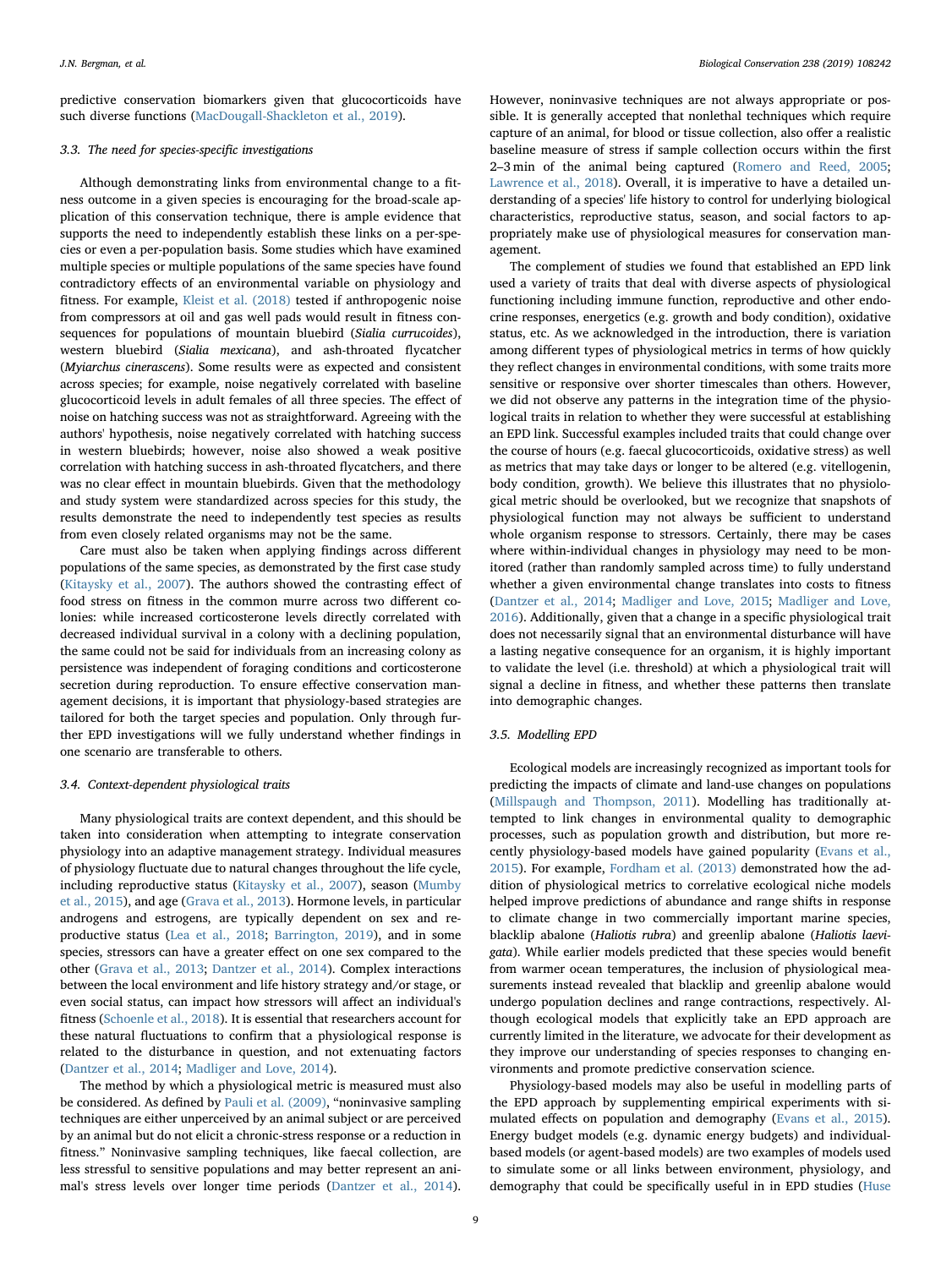[and Ellingsen, 2008;](#page-11-49) [Chen et al., 2012](#page-10-49)). [Chen et al. \(2012\)](#page-10-49) implemented a dynamic energy budget model to investigate impacts of environmentally pulsed copper exposure on population dynamics of tilapia (Oreochromis mossambicus) using available empirical data. Their estimated median population growth decreased significantly under pulsed copper activities due to changes in adult survival and larval survival and growth functions. Their study concluded that metal exposure could have negative impacts of physiological responses and thus population stability. In another modelling example, [Huse and Ellingsen](#page-11-49) [\(2008\)](#page-11-49) used an individual-based model to predict capelin (Mallotus villosus) distributions and population dynamics under global warming scenarios using biophysical ocean models and food availability data. Their simulations predicted spawning and distribution shifts associated with warming, providing valuable reproductive and range data for managers and stakeholders. Future EPD studies could use individualbased models in a similar way to simulate population dynamics and predict demography.

An exhaustive coverage of current physiology-based models is beyond the scope of our study, but [Jørgensen et al. \(2012\),](#page-11-50) [Evans et al.](#page-10-47) [\(2015\),](#page-10-47) and [Koenigstein et al. \(2016\)](#page-11-51) discuss examples of models that may be used for this technique. The recent review by [Evans et al. \(2015\)](#page-10-47) suggests that mechanistic models need to be developed with parameterized physiological information as a means of improving model predictions and may also present an opportunity for physiologists to contribute more towards climate change research and the field of conservation physiology. We encourage ecological modellers, conservation physiologists, and resource managers to work collaboratively to create the best-informed models and advance the field of predictive conservation science.

### 3.6. Conclusions and future directions

During our comprehensive literature search, we commonly found studies that discovered a correlation between an environmental metric and a physiological marker, or that linked variation in physiology to proxies of individual fitness. Future research may consider investigating the number of studies which linked two of the three EPD metrics together; for example, research which linked physiological parameters to demographic processes, but did not mention or was unable to identify underlying environmental drivers of change. This type of investigation would likely be well-suited to being explored on a trait-by-trait basis. To date, the component of EPD methodology lacking in most research is the demography aspect, most likely due to the limited resources or multidisciplinary expertise necessary to conduct longitudinal research capable of determining population-level results. [Clutton-Brock and](#page-10-50) [Sheldon \(2010\)](#page-10-50) and [Lindenmayer and Likens \(2018\)](#page-11-52) detail potential reasons why long-term studies may fail or are ineffective, and are therefore more difficult to achieve, with factors including difficulty in maintaining uninterrupted funding and key personnel. Further, unforeseen difficulties can impede successful long-term research like major human or natural disturbances. However, the monitoring of atrisk populations is essential in effective proactive conservation science, and in the long term is often more cost-effective than rescuing imperiled populations [\(Drechsler et al., 2011\)](#page-10-1). With respect to the EPD method, biomarkers must be validated as useful in predicting demographic responses to environmental stressors, and consequently, studies must monitor populations after physiological responses are measured. This validation is especially important as some populations may adapt to changes so that increased responses to stress no longer have a negative effect on populations (Wingfi[eld and Sapolsky, 2003](#page-12-23)), or populations may even benefit from perceived disturbances (e.g. yellow-bellied marmots; [Ozgul et al., 2010](#page-11-53)). The EPD case studies we examined illustrate the potential to scale an individual physiological response to a population-level demographic change, a commonly cited barrier to onthe-ground application of conservation physiology techniques ([Cooke](#page-10-5) [and O'Connor, 2010](#page-10-5)).

We recognize that the field of EPD research is relatively new; however, its goals and applications may prove useful for informing how to conserve and protect biodiversity. Integrated EPD studies can generate meaningful data to support animal conservation and management actions synergistically. Further, the EPD approach can be used to evaluate the impact of a variety of changing environmental conditions on demographic factors and we therefore contend that there is a need to better link eco-physiological data with population-level resource management. As the majority of research in the fields of conservation science and conservation physiology have mainly focused on mammals and higher vertebrates [\(Lennox and Cooke, 2014;](#page-11-54) [Donaldson et al.,](#page-10-44) [2016\)](#page-10-44) with a number of taxa-specific sampling methods [\(McCravy,](#page-11-42) [2018\)](#page-11-42), we suggest future research to investigate underrepresented taxa (e.g. amphibians) and nonlethal methods for lower vertebrates and invertebrates. It is also vital for the scientific community to place efforts towards the development of interdisciplinary predictive models that specifically incorporate EPD methodology. Despite the important considerations we touched on above, we argue that EPD research can provide unique and important information to solve conservation problems. Where seemingly simpler techniques such as direct population modelling are logistically difficult (e.g. Cape mountain zebra; [Lea et al.,](#page-11-13) [2018\)](#page-11-13), EPD can potentially be more cost-effective. Where other techniques have failed to point to key threats due to latent population responses, EPD offers a tool that can help managers to act proactively, before windows of opportunity begin to close.

Supplementary data to this article can be found online at [https://](https://doi.org/10.1016/j.biocon.2019.108242) [doi.org/10.1016/j.biocon.2019.108242](https://doi.org/10.1016/j.biocon.2019.108242).

### Declaration of competing interest

The authors declare no conflict of interest including any financial, personal or other relationships with other people or organizations within three years of beginning the submitted work that could inappropriately influence, or be perceived to influence, their work.

### Acknowledgements

C.L.M. is funded through an NSERC Postdoctoral Research Scholarship. J.R.B. and S.J.C. are supported by NSERC and the Canada Research Chairs Program.

#### Role of the funding source

This work was supported by NSERC and the Canada Research Chairs Program. Funding sources were not involved in study design, collection, analysis and interpretation of data, in writing of the report, or in the decision to submit the article for publication.

#### References

- <span id="page-9-1"></span>[Ainley, D.G., Nettleship, D.N., Carter, H.R., Storey, A.E., 2002. Common murre \(](http://refhub.elsevier.com/S0006-3207(19)30870-5/rf0005)Uria aalge[\). In: Poole, A., Gill, F. \(Eds.\), The Birds of North America. The Birds of North](http://refhub.elsevier.com/S0006-3207(19)30870-5/rf0005) [America Inc., Philadelphia, PA.](http://refhub.elsevier.com/S0006-3207(19)30870-5/rf0005)
- <span id="page-9-5"></span>[Angilletta Jr., M.J., Angilletta, M.J., 2009. Thermal Adaptation: A Theoretical and](http://refhub.elsevier.com/S0006-3207(19)30870-5/rf0010) [Empirical Synthesis. Oxford University Press](http://refhub.elsevier.com/S0006-3207(19)30870-5/rf0010).
- <span id="page-9-2"></span>Astheimer, L.B., Buttemer, W.A., Wingfield, J.C., 1992. Interactions of corticosterone with feeding, activity and metabolism in passerine birds. Ornis Scand. 23, 355–365. [https://doi.org/10.2307/3676661.](https://doi.org/10.2307/3676661)
- <span id="page-9-3"></span>Auphan, N., DiDonato, J.A., Rosette, C., Helmberg, A., Karin, M., 1995. Immunosuppression by glucocorticoids: inhibition of NF-kB activity through induction of IkB synthesis. Science 270, 286–290. [https://doi.org/10.1126/science.270.](https://doi.org/10.1126/science.270.5234.286) [5234.286](https://doi.org/10.1126/science.270.5234.286).
- <span id="page-9-0"></span>Baker, J.D., Johanos, T.C., 2002. Effects of research handling on the endangered Hawaiian monk seal. Marine Mammal Science 18, 500–512. [https://doi.org/10.](https://doi.org/10.1111/j.1748-7692.2002.tb01051.x) [1111/j.1748-7692.2002.tb01051.x](https://doi.org/10.1111/j.1748-7692.2002.tb01051.x).
- <span id="page-9-4"></span>Baldwin, A.K., Corsi, S.R., De Cicco, L.A., Lenaker, P.L., Lutz, M.A., Sullivan, D.J., Richards, K.D., 2016. Organic contaminants in Great Lakes tributaries: prevalence and potential aquatic toxicity. Sci. Total Environ. 554–555, 42–52. [https://doi.org/](https://doi.org/10.1016/j.scitotenv.2016.02.137) [10.1016/j.scitotenv.2016.02.137.](https://doi.org/10.1016/j.scitotenv.2016.02.137)

<span id="page-9-6"></span>Barrett, E.L., Burke, T.A., Hammers, M., Komdeur, J., Richardson, D.S., 2013. Telomere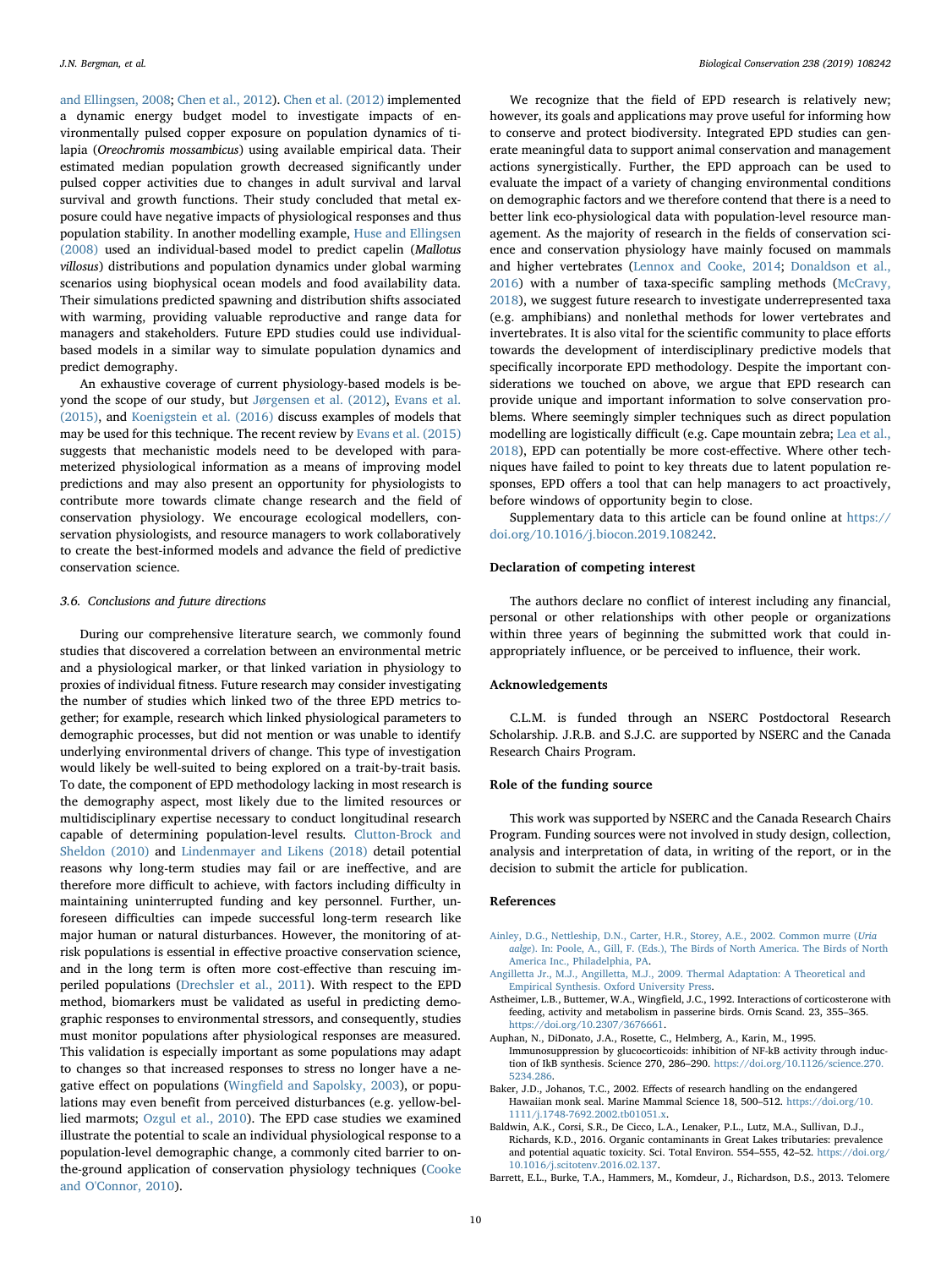length and dynamics predict mortality in a wild longitudinal study. Mol. Ecol. 22, 249–259. <https://doi.org/10.1111/mec.12110>.

<span id="page-10-46"></span>Barrington, E.J.W., 2019. Hormones of the Reproductive System. Encyclopædia Britannica, Inc.. [https://www.britannica.com/science/hormone/Hormones-of-the](https://www.britannica.com/science/hormone/Hormones-of-the-reproductive-system)[reproductive-system.](https://www.britannica.com/science/hormone/Hormones-of-the-reproductive-system)

<span id="page-10-7"></span>Beehner, J.C., Bergman, T.J., 2017. The next step for stress research in primates: to identify relationships between glucocorticoid secretion and fitness. Hormones and Behaviour 91, 68–83. <https://doi.org/10.1016/j.yhbeh.2017.03.003>.

<span id="page-10-16"></span>Behie, A.M., Pavelka, M.S., 2013. Interacting roles of diet, cortisol levels, and parasites in determining population density of Belizean howler monkeys in a hurricane damaged forest fragment. In: Primates in Fragments. Springer, New York, NY, pp. 447–456. [https://doi.org/10.1007/978-1-4614-8839-2\\_30](https://doi.org/10.1007/978-1-4614-8839-2_30).

<span id="page-10-39"></span>Blackburn, E.H., 1991. Structure and function of telomeres. Nature 350, 569–573. [https://doi.org/10.1038/350569a0.](https://doi.org/10.1038/350569a0)

<span id="page-10-21"></span>Bonier, F., Martin, P.R., Moore, I.T., Wingfield, J.C., 2009a. Do baseline glucocorticoids predict fitness? Trends in Ecology and Evolution 24, 634–642. [https://doi.org/10.](https://doi.org/10.1016/j.tree.2009.04.013) [1016/j.tree.2009.04.013](https://doi.org/10.1016/j.tree.2009.04.013).

<span id="page-10-22"></span>Bonier, F., Moore, I.T., Martin, P.R., Robertson, R.J., 2009b. The relationship between fitness and baseline glucocorticoids in a passerine bird. Gen. Comp. Endocrinol. 163, 208–213. [https://doi.org/10.1016/j.ygcen.2008.12.013.](https://doi.org/10.1016/j.ygcen.2008.12.013)

<span id="page-10-26"></span>Boshoff, A., Landman, M., Kerley, G.I.H., 2016. Filling the gaps on the maps: historical distribution patterns of some larger mammals in part of southern Africa. Transactions of the Royal Society of South Africa 71, 23–87. [https://doi.org/10.1080/0035919X.](https://doi.org/10.1080/0035919X.2015.1084066) [2015.1084066.](https://doi.org/10.1080/0035919X.2015.1084066)

<span id="page-10-42"></span>Breuner, C.W., Delehanty, B., Boonstra, R., 2013. Evaluating stress in natural populations of vertebrates: total CORT is not good enough. Funct. Ecol. 27, 24–36. [https://doi.](https://doi.org/10.1111/1365-2435.12016) [org/10.1111/1365-2435.12016.](https://doi.org/10.1111/1365-2435.12016)

<span id="page-10-4"></span>Busch, D.S., Hayward, L.S., 2009. Stress in a conservation context: a discussion of glucocorticoid actions and how levels change with conservation relevant variables. Biol. Conserv. 142, 2844–2853. [https://doi.org/10.1016/j.biocon.2009.08.013.](https://doi.org/10.1016/j.biocon.2009.08.013)

- <span id="page-10-0"></span>Butchart, S.H., Walpole, M., Collen, B., Van Strien, A., Scharlemann, J.P., Almond, R.E., Baillie, J.E., Bomhard, B., Brown, C., Bruno, J., Carpenter, K.E., 2010. Global biodiversity: indicators of recent declines. Science 328, 1164–1168. [https://doi.org/10.](https://doi.org/10.1126/science.1187512) [1126/science.1187512](https://doi.org/10.1126/science.1187512).
- <span id="page-10-14"></span>Chapman, C.A., Schoof, V.A., Bonnell, T.R., Gogarten, J.F., Calmé, S., 2015. Competing pressures on populations: long-term dynamics of food availability, food quality, disease, stress and animal abundance. Philosophical Transactions of the Royal Society B: Biological Sciences 370, 20140112. <https://doi.org/10.1098/rstb.2014.0112>.

<span id="page-10-13"></span>Chen, C.Y., Sillett, K.B., Folt, C.L., Whittemore, S.L., Barchowsky, A., 1999. Molecular and demographic measures of arsenic stress in Daphnia pulex. Hydrobiologia 401, 229–238. [https://doi.org/10.1023/A:1003738427354.](https://doi.org/10.1023/A:1003738427354)

<span id="page-10-49"></span>Chen, W.Y., Lin, C.J., Ju, Y.R., Tsai, J.W., Liao, C.M., 2012. Coupled dynamics of energy budget and population growth of tilapia in response to pulsed waterborne copper. Ecotoxicology 21, 2264–2275. <https://doi.org/10.1007/s10646-012-0983-3>.

<span id="page-10-34"></span>Clusella-Trullas, S., Blackburn, T.M., Chown, S.L., 2011. Climatic predictors of temperature performance curve parameters in ectotherms imply complex responses to climate change. Am. Nat. 177, 738–751. [https://doi.org/10.1086/660021.](https://doi.org/10.1086/660021)

<span id="page-10-50"></span>Clutton-Brock, T., Sheldon, B.C., 2010. Individuals and populations: the role of long-term, individual-based studies of animals in ecology and evolutionary biology. Trends in Ecology and Evolution 25, 562–573. [https://doi.org/10.1016/j.tree.2010.08.002.](https://doi.org/10.1016/j.tree.2010.08.002)

<span id="page-10-5"></span>Cooke, S.J., O'Connor, C.M., 2010. Making conservation physiology relevant to policy makers and conservation practitioners. Conserv. Lett. 3, 159–166. [https://doi.org/](https://doi.org/10.1111/j.1755-263X.2010.00109.x) [10.1111/j.1755-263X.2010.00109.x.](https://doi.org/10.1111/j.1755-263X.2010.00109.x)

<span id="page-10-3"></span>Cooke, S.J., Sack, L., Franklin, C.E., Farrell, A.P., Beardall, J., Wikelski, M., Chown, S.L., 2013a. What is conservation physiology? Perspectives on an increasingly integrated and essential science. Conservation Physiology 1 (1). [https://doi.org/10.1093/](https://doi.org/10.1093/conphys/cot001) [conphys/cot001](https://doi.org/10.1093/conphys/cot001).

<span id="page-10-6"></span>Cooke, S.J., Blumstein, D.T., Buchholz, R., Caro, T., Fernández-Juricic, E., Franklin, C.E., Metcalfe, J., O'Connor, C.M., St. Clair, C.C., Sutherland, W.J., Wikelski, M., 2013b. Physiology, behavior, and conservation. Physiol. Biochem. Zool. 87, 1–14. [https://](https://doi.org/10.1086/671165) [doi.org/10.1086/671165.](https://doi.org/10.1086/671165)

<span id="page-10-8"></span>Cosgrove, A.J., McWhorter, T.J., Maron, M., 2017. Using individual-condition measures to predict the long-term importance of habitat extent for population persistence. Conserv. Biol. 31, 1141–1151. <https://doi.org/10.1111/cobi.12903>.

<span id="page-10-10"></span>Costantini, D., Goutte, A., Barbraud, C., Faivre, B., Sorci, G., Weimerskirch, H., Chastel, O., 2015. Demographic responses to oxidative stress and inflammation in the wandering albatross (Diomedea exulans). Plo S ONE 10, e0133967. [https://doi.org/10.](https://doi.org/10.1371/journal.pone.0133967) [1371/journal.pone.0133967.](https://doi.org/10.1371/journal.pone.0133967)

<span id="page-10-25"></span>Cowling, R.M., Holmes, P.M., 1992. Endemism and speciation in a lowland flora from the Cape Floristic Region. Biol. J. Linn. Soc. 47, 367–383. [https://doi.org/10.1111/j.](https://doi.org/10.1111/j.1095-8312.1992.tb00675.x) [1095-8312.1992.tb00675.x.](https://doi.org/10.1111/j.1095-8312.1992.tb00675.x)

<span id="page-10-15"></span>Creel, S., Fox, J.E., Hardy, A., Sands, J., Garrott, B., Peterson, R.O., 2002. Snowmobile activity responses in wolves and glucocorticoid stress elk. Conserv. Biol. 16, 809–814. [https://doi.org/10.1046/j.1523-1739.2002.00554.x.](https://doi.org/10.1046/j.1523-1739.2002.00554.x)

<span id="page-10-38"></span>Dai, L., Vorselen, D., Korolev, K.S., Gore, J., 2012. Generic indicators for loss of resilience before a tipping point leading to population collapse. Science 336, 1175–1177. [https://doi.org/10.1126/science.1219805.](https://doi.org/10.1126/science.1219805)

<span id="page-10-27"></span>Dantzer, B., Fletcher, Q., Boonstra, R., Sheriff, M., 2014. Measures of physiological stress: a transparent or opaque window into the status, management and conservation of species? Conservation Physiology 2, 1-18. [https://doi.org/10.1093/conphys/](https://doi.org/10.1093/conphys/cou023) [cou023](https://doi.org/10.1093/conphys/cou023).

<span id="page-10-43"></span>Dantzer, B., Santicchia, F., van Kesteren, F., Palme, R., Martinoli, A., Wauters, L.A., 2016. Measurement of faecal glucocorticoid metabolite levels in Eurasian red squirrels (Sciurus vulgaris): effects of captivity, sex, reproductive condition, and season. J. Mammal. 97, 1385–1398. <https://doi.org/10.1093/jmammal/gyw095>.

<span id="page-10-36"></span>Deutsch, C.A., Tewksbury, J.J., Huey, R.B., Sheldon, K.S., Ghalambor, C.K., Haak, D.C.,

Martin, P.R., 2008. Impacts of climate warming on terrestrial ectotherms across latitude. Proc. Natl. Acad. Sci. 105, 6668–6672. [https://doi.org/10.1073/pnas.](https://doi.org/10.1073/pnas.0709472105) [0709472105](https://doi.org/10.1073/pnas.0709472105).

- <span id="page-10-44"></span>Donaldson, M.R., Burnett, N.J., Braun, D.C., Suski, C.D., Hinch, S.G., Cooke, S.J., Kerr, J.T., 2016. Taxonomic bias and international biodiversity conservation research. FACETS 1, 105–113. <https://doi.org/10.1139/facets-2016-0011>.
- <span id="page-10-37"></span>Donohue, I., Hillebrand, H., Montoya, J.M., Petchey, O.L., Pimm, S.L., Fowler, M.S., Healy, K., Jackson, A.L., Lurgi, M., McClean, D., O'Connor, N.E., 2016. Navigating the complexity of ecological stability. Ecol. Lett. 19, 1172–1185. [https://doi.org/10.](https://doi.org/10.1111/ele.12648) [1111/ele.12648.](https://doi.org/10.1111/ele.12648)

<span id="page-10-1"></span>Drechsler, M., Eppink, F.V., Wätzold, F., 2011. Does proactive biodiversity conservation save costs? Biodivers. Conserv. 20, 1045–1055. [https://doi.org/10.1007/s10531-](https://doi.org/10.1007/s10531-011-0013-4) [011-0013-4](https://doi.org/10.1007/s10531-011-0013-4).

<span id="page-10-20"></span>Dupoué, A., Rutschmann, A., Le Galliard, J.F., Clobert, J., Angelier, F., Marciau, C., Ruault, S., Miles, D., Meylan, S., 2017. Shorter telomeres precede population extinction in wild lizards. Sci. Rep. 7, 16976. [https://doi.org/10.1038/s41598-017-](https://doi.org/10.1038/s41598-017-17323-z) [17323-z](https://doi.org/10.1038/s41598-017-17323-z).

<span id="page-10-19"></span>Dupoué, A., Rutschmann, A., Le Galliard, J.F., Clobert, J., Blaimont, P., Sinervo, B., Miles, D.B., Haussy, C., Meylan, S., 2018. Reduction in baseline corticosterone secretion correlates with climate warming and drying across wild lizard populations. J. Anim. Ecol. 87, 1331–1341. [https://doi.org/10.1111/1365-2656.12843.](https://doi.org/10.1111/1365-2656.12843)

<span id="page-10-32"></span>Duquesne, S., 2006. Effects of an organophosphate on Daphnia magna at suborganismal and organismal levels: implications for population dynamics. Ecotoxicol. Environ. Saf. 65, 145–150. [https://doi.org/10.1016/j.ecoenv.2006.01.008.](https://doi.org/10.1016/j.ecoenv.2006.01.008)

<span id="page-10-12"></span>Duquesne, S., Küster, E., 2010. Biochemical, metabolic, and behavioural responses and recovery of Daphnia magna after exposure to an organophosphate. Ecotoxicol. Environ. Saf. 73, 353–359. [https://doi.org/10.1016/j.ecoenv.2009.11.008.](https://doi.org/10.1016/j.ecoenv.2009.11.008)

<span id="page-10-23"></span>El-Lethey, H., Huber-Eicher, B., Jungi, T.W., 2003. Exploration of stress-induced immunosuppression in chickens reveals both stress-resistant and stress-susceptible antigen responses. Vet. Immunol. Immunopathol. 95, 91–101. [https://doi.org/10.](https://doi.org/10.1016/S0165-2427(02)00308-2) [1016/S0165-2427\(02\)00308-2.](https://doi.org/10.1016/S0165-2427(02)00308-2)

<span id="page-10-2"></span>Ellis, R.D., McWhorter, T.J., Maron, M., 2012. Integrating landscape ecology and conservation physiology. Landsc. Ecol. 27, 1–12. [https://doi.org/10.1007/s10980-011-](https://doi.org/10.1007/s10980-011-9671-6) [9671-6.](https://doi.org/10.1007/s10980-011-9671-6)

<span id="page-10-47"></span>Evans, T.G., Diamond, S.E., Kelly, M.W., 2015. Mechanistic species distribution modelling as a link between physiology and conservation. Conservation Physiology 3 (1), cov056. [https://doi.org/10.1093/conphys/cov056.](https://doi.org/10.1093/conphys/cov056)

<span id="page-10-33"></span>Farré, M., Barceló, D., 2003. Toxicity testing of wastewater and sewage sludge by biosensors, bioassays and chemical analysis. Trends Anal. Chem. 22, 299–310. [https://](https://doi.org/10.1016/S0165-9936(03)00504-1) [doi.org/10.1016/S0165-9936\(03\)00504-1.](https://doi.org/10.1016/S0165-9936(03)00504-1)

<span id="page-10-17"></span>Ferguson, S.H., Young, B.G., Yurkowski, D.J., Anderson, R., Willing, C., Nielsen, O., 2017. Demographic, ecological, and physiological responses of ringed seals to an abrupt decline in sea ice availability. PeerJ 5, e2957. <https://doi.org/10.7717/peerj.2957>.

<span id="page-10-28"></span>Foradori, C.D., Weiser, M.J., Handa, R.J., 2008. Non-genomic actions of androgens. Front. Neuroendocrinol. 29, 169–181. <https://doi.org/10.1016/j.yfrne.2007.10.005>.

<span id="page-10-48"></span>Fordham, D.A., Mellin, C., Russell, B.D., Akcakaya, R.H., Bradshaw, C.J.A., Aiello-Lammens, M.E., Caley, J.M., Connell, S.D., Mayfield, S., Shepherd, S.A., 2013. Population dynamics can be more important than physiological limits for determining range shifts under climate change. Glob. Chang. Biol. 19, 3224–3237. [https://doi.org/10.1111/gcb.12289.](https://doi.org/10.1111/gcb.12289)

<span id="page-10-31"></span>Fulton, M.H., Key, P.B., 2001. Acetylcholinesterase inhibition in estuarine fish and invertebrates as an indicator of organophosphorus insecticide exposure and effects. Environmental Toxicology and Chemistry: An International Journal 20, 37–45. <https://doi.org/10.1002/etc.5620200104>.

<span id="page-10-9"></span>Goutte, A., Meillère, A., Barbraud, C., Budzinski, H., Labadie, P., Peluhet, L., Weimerskirch, H., Delord, K., Chastel, O., 2018. Demographic, endocrine and behavioral responses to mirex in the south polar skua. Sci. Total Environ. 631, 317–325. <https://doi.org/10.1016/j.scitotenv.2018.02.326>.

<span id="page-10-45"></span>Grava, T., Fairhurst, G.D., Avey, M.T., Grava, A., Bradley, J., Avis, J.L., Bortolotti, G.R., Sturdy, C.B., Otter, K.A., 2013. Habitat quality affects early physiology and subsequent neuromotor development of juvenile black-capped chickadees. PLoS One 8, e71852. [https://doi.org/10.1371/journal.pone.0071852.](https://doi.org/10.1371/journal.pone.0071852)

<span id="page-10-18"></span>Grimm-Seyfarth, A., Mihoub, J.B., Gruber, B., Henle, K., 2018. Some like it hot: from individual to population responses of an arboreal arid-zone gecko to local and distant climate. Ecol. Monogr. 88, 336–352. <https://doi.org/10.1002/ecm.1301>.

<span id="page-10-30"></span>Guilhermino, L., Lopes, M.C., Carvalho, A.P., Soared, A.M.V.M., 1996. Inhibition of acetylcholinesterase activity as effect criterion in acute tests with juvenile Daphnia magna. Chemosphere 32, 727–773. [https://doi.org/10.1016/0045-6535\(95\)00360-6.](https://doi.org/10.1016/0045-6535(95)00360-6)

<span id="page-10-40"></span>Heidinger, B.J., Blount, J.D., Boner, W., Griffiths, K., Metcalfe, N.B., Monaghan, P., 2012. Telomere length in early life predicts lifespan. Proc. Natl. Acad. Sci. 109, 1743–1748. <https://doi.org/10.1073/pnas.1113306109>.

<span id="page-10-11"></span>Hernandez-Miranda, E., Ojeda, F.P., 2006. Inter-annual variability in somatic growth rates and mortality of coastal fishes off central Chile: an ENSO driven process? Mar. Biol. 149, 925–936. <https://doi.org/10.1007/s00227-006-0249-9>.

<span id="page-10-41"></span>Horn, T., Robertson, B.C., Gemmell, N.J., 2010. The use of telomere length in ecology and evolutionary biology. Heredity 105, 497–506. [https://doi.org/10.1038/hdy.2010.](https://doi.org/10.1038/hdy.2010.113) [113](https://doi.org/10.1038/hdy.2010.113).

<span id="page-10-29"></span>[Hrabar, H., Kerley, G.I.H., 2015. Cape Mountain Zebra 2014/15 Status Report. Centre for](http://refhub.elsevier.com/S0006-3207(19)30870-5/rf0280) [African Conservation Ecology, Port Elizabeth, South Africa](http://refhub.elsevier.com/S0006-3207(19)30870-5/rf0280).

<span id="page-10-35"></span>Huey, R.B., Kearney, M.R., Krockenberger, A., Holtum, J.A., Jess, M., Williams, S.E., 2012. Predicting organismal vulnerability to climate warming: roles of behaviour, physiology and adaptation. Philosophical Transactions of the Royal Society B: Biological Sciences 367, 1665–1679. [https://doi.org/10.1098/rstb.2012.0005.](https://doi.org/10.1098/rstb.2012.0005)

<span id="page-10-24"></span>[Hunt, G.L., 1999. Physical processes, prey abundance, and the foraging ecology of sea](http://refhub.elsevier.com/S0006-3207(19)30870-5/rf0290)[birds. In: Proceedings of the 22nd International Ornithological Congress, 16](http://refhub.elsevier.com/S0006-3207(19)30870-5/rf0290)–22 [August 1998. BirdLife South Africa, Durban](http://refhub.elsevier.com/S0006-3207(19)30870-5/rf0290).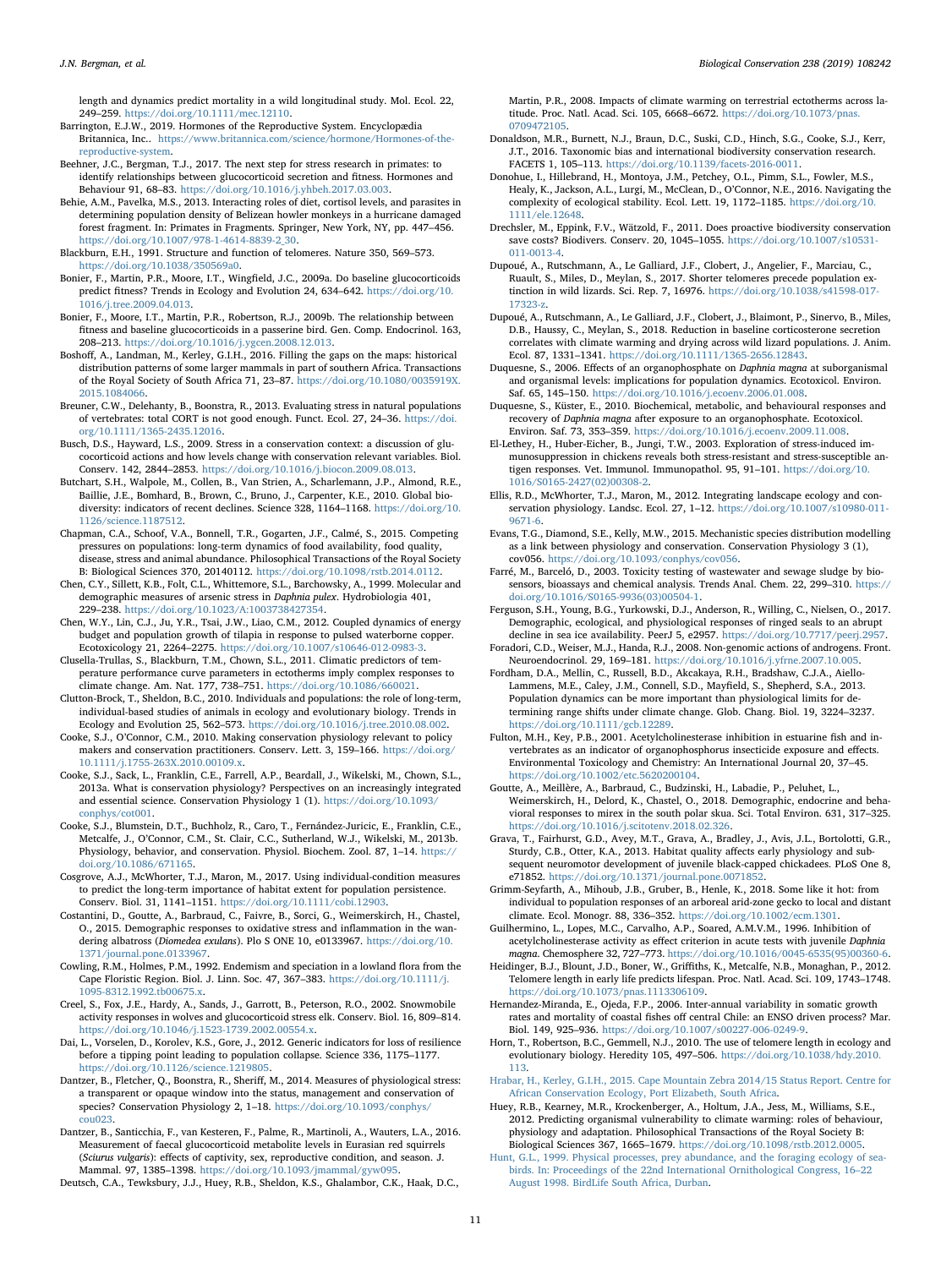<span id="page-11-15"></span>[Hunt, G.L., Byrd, G.V., 1999. Marine bird populations and carrying capacity of the eastern](http://refhub.elsevier.com/S0006-3207(19)30870-5/rf0295) [Bering Sea. In: Loughlin, T.R., Ohtani, K. \(Eds.\), Dynamics of the Bering Sea.](http://refhub.elsevier.com/S0006-3207(19)30870-5/rf0295) [University of Alaska Sea Grant, Fairbanks, Alaska, pp. 631](http://refhub.elsevier.com/S0006-3207(19)30870-5/rf0295)–650.

- <span id="page-11-5"></span>[Hunt, G.L., Decker, M.B., Kitaysky, A.S., 1996. Fluctuations in the Bering Sea Ecosystem](http://refhub.elsevier.com/S0006-3207(19)30870-5/rf0300) as refl[ected in the reproductive ecology and diets of kittiwakes on the Pribilof Islands,](http://refhub.elsevier.com/S0006-3207(19)30870-5/rf0300) [1975 to 1990. In: Greenstreet, S., Tasker, M. \(Eds.\), Aquatic Predators and Their Prey.](http://refhub.elsevier.com/S0006-3207(19)30870-5/rf0300) [Blackwell, London, pp. 142](http://refhub.elsevier.com/S0006-3207(19)30870-5/rf0300)–153.
- <span id="page-11-49"></span>Huse, G., Ellingsen, I., 2008. Capelin migrations and climate change – a modelling analysis. Climate Change 87, 177–197. [https://doi.org/10.1007/s10584-007-9347-z.](https://doi.org/10.1007/s10584-007-9347-z)
- <span id="page-11-37"></span>Jenkins, C.N., Joppa, L., 2009. Expansion of the global terrestrial protected area system. Biol. Conserv. 142, 2166–2174. [https://doi.org/10.1016/j.biocon.2009.04.016.](https://doi.org/10.1016/j.biocon.2009.04.016)
- <span id="page-11-2"></span>Jimeno, B., Hau, M., Verhulst, S., 2018. Corticosterone levels reflect variation in metabolic rate, independent of 'stress'. Sci. Rep. 8, 13020. [https://doi.org/10.1038/](https://doi.org/10.1038/s41598-018-31258-z) [s41598-018-31258-z.](https://doi.org/10.1038/s41598-018-31258-z)
- <span id="page-11-41"></span>Joppa, L.N., Pfaff, A., 2009. High and far: biases in the location of protected areas. PLoS One 4, e8273. <https://doi.org/10.1371/journal.pone.0008273>.
- <span id="page-11-50"></span>Jørgensen, C., Peck, M.A., Antognarelli, F., Azzurro, E., Burrows, M.T., Cheung, W.W., Domenici, P., 2012. Conservation physiology of marine fishes: advancing the predictive capacity of models. Biol. Lett. 8, 900–903. [https://doi.org/10.1098/rsbl.](https://doi.org/10.1098/rsbl.2012.0609) [2012.0609](https://doi.org/10.1098/rsbl.2012.0609).
- <span id="page-11-39"></span>Kark, S., Levin, N., Grantham, H.S., Possingham, H.P., 2009. Between-country collaboration and consideration of costs increase conservation planning efficiency in the Mediterranean Basin. Proc. Natl. Acad. Sci. 106, 15368–15373. [https://doi.org/10.](https://doi.org/10.1073/pnas.0901001106) [1073/pnas.0901001106.](https://doi.org/10.1073/pnas.0901001106)
- <span id="page-11-8"></span>Kitaysky, A., Piatt, J., Wingfield, J., 2007. Stress hormones link food availability and population processes in seabirds. Mar. Ecol. Prog. Ser. 352, 245–258. [https://doi.org/](https://doi.org/10.3354/meps07074) [10.3354/meps07074.](https://doi.org/10.3354/meps07074)
- <span id="page-11-45"></span>Kleist, N.J., Guralnick, R.P., Cruz, A., Lowry, C.A., Francis, C.D., 2018. Chronic anthropogenic noise disrupts glucocorticoid signaling and has multiple effects on fitness in an avian community. Proc. Natl. Acad. Sci. 115, E648–E657. [https://doi.org/10.](https://doi.org/10.1073/pnas.1709200115) [1073/pnas.1709200115.](https://doi.org/10.1073/pnas.1709200115)
- <span id="page-11-51"></span>Koenigstein, S., Mark, F.C., Gößling-Reisemann, S., Reuter, H., Poertner, H.O., 2016. Modelling climate change impacts on marine fish populations: process-based integration of ocean warming, acidification and other environmental drivers. Fish Fish. 17, 972–1004. [https://doi.org/10.1111/faf.12155.](https://doi.org/10.1111/faf.12155)
- <span id="page-11-30"></span>Kristoff, G., Guerrero, N.R.V., Cochón, A.C., 2010. Inhibition of cholinesterases and carboxylesterases of two invertebrate species, Biomphalaria glabrata and Lumbriculus variegatus, by the carbamate pesticide carbaryl. Aquat. Toxicol. 96, 115–123. [https://](https://doi.org/10.1016/j.aquatox.2009.10.001) [doi.org/10.1016/j.aquatox.2009.10.001](https://doi.org/10.1016/j.aquatox.2009.10.001).
- <span id="page-11-38"></span>Lawler, J.J., Aukema, J.E., Grant, J.B., Halpern, B.S., Kareiva, P., Nelson, C.R., Ohleth, K., Olden, J.D., Schlaepfer, M.A., Silliman, B.R., Zaradic, P., 2006. Conservation science: a 20-year report card. Front. Ecol. Environ. 4, 473–480. [https://doi.org/10.1890/](https://doi.org/10.1890/1540-9295(2006)4[473:CSAYRC]2.0.CO;2) [1540-9295\(2006\)4\[473:CSAYRC\]2.0.CO;2.](https://doi.org/10.1890/1540-9295(2006)4[473:CSAYRC]2.0.CO;2)
- <span id="page-11-46"></span>Lawrence, M.J., Jain-Schlaepfer, S., Zolderdo, A.J., Algera, D.A., Gilmour, K.M., Gallagher, A.J., Cooke, S.J., 2018. Are 3 minutes good enough for obtaining baseline physiological samples from teleost fish? Can. J. Zool. 96, 774–786. [https://doi.org/](https://doi.org/10.1139/cjz-2017-0093) [10.1139/cjz-2017-0093.](https://doi.org/10.1139/cjz-2017-0093)
- <span id="page-11-31"></span>Le Galliard, J.F., Massot, M., Baron, J.P., Clobert, J., 2012. Ecological effects of climate change on European reptiles. In: Post, E., Doak, D., Brodie, J. (Eds.), Wildlife Conservation in a Changing Climate. University of Chicago Press, Illinois, USA, pp. 179–203. <https://doi.org/10.13140/RG.2.1.3523.0248>.
- <span id="page-11-19"></span>Lea, J., Kerley, G.I.H., Hrabar, H., Barry, T., Shultz, S., 2016. Recognition and management of ecological refugees: a case study of the Cape mountain zebra. Biol. Conserv. 203, 207–215. [https://doi.org/10.1016/j.biocon.2016.09.017.](https://doi.org/10.1016/j.biocon.2016.09.017)
- <span id="page-11-13"></span>Lea, J.M.D., Walker, S.L., Kerley, G.I.H., Jackson, J., Matevich, S.C., Shultz, S., 2018. Noninvasive physiological markers demonstrate link between habitat quality, adult sex ratio and poor population growth rate in a vulnerable species, the Cape mountain zebra. Funct. Ecol. 32, 300–312. [https://doi.org/10.1111/1365-2435.13000.](https://doi.org/10.1111/1365-2435.13000)
- <span id="page-11-43"></span>Lecq, S., Loisel, A., Bonnet, X., 2015. Non-lethal rapid biodiversity assessment. Ecol. Indic. 58, 216–224. <https://doi.org/10.1016/j.ecolind.2015.06.004>.
- <span id="page-11-54"></span>Lennox, R., Cooke, S.J., 2014. State of the interface between conservation and physiology: a bibliometric analysis. Conservation Physiology 2, 1–9. [https://doi.org/10.1093/](https://doi.org/10.1093/conphys/cou003) [conphys/cou003.](https://doi.org/10.1093/conphys/cou003)
- <span id="page-11-11"></span>Liang, Y., Chen, X., Lu, X., Jin, S., Min, Y., Yang, J., 2017. Combined effects of microcystin and nitrite on the growth, lipid peroxidation, and antioxidant responses of the freshwater rotifer Brachionus calyciflorus. Aquat. Toxicol. 192, 78–88. [https://doi.](https://doi.org/10.1016/j.aquatox.2017.09.013) [org/10.1016/j.aquatox.2017.09.013](https://doi.org/10.1016/j.aquatox.2017.09.013).
- <span id="page-11-52"></span>[Lindenmayer, D.B., Likens, G.E., 2018. Why monitoring fails. In: The Science and](http://refhub.elsevier.com/S0006-3207(19)30870-5/rf0395) [Application of Ecological Monitoring, second edition. CSIRO Publishing, Clayton,](http://refhub.elsevier.com/S0006-3207(19)30870-5/rf0395) [Australia, pp. 27](http://refhub.elsevier.com/S0006-3207(19)30870-5/rf0395)–50.
- <span id="page-11-23"></span>Linklater, W., 2000. Adaptive explanation in socio- ecology: lessons from the Equidae. Biol. Rev. Camb. Philos. Soc. 75, 1–20. [https://doi.org/10.1017/](https://doi.org/10.1017/S0006323199005411) [S0006323199005411](https://doi.org/10.1017/S0006323199005411).
- <span id="page-11-44"></span>MacDougall-Shackleton, S.A., Bonier, F., Romero, L.M., Moore, I.T., 2019. Glucocorticoids and "stress" are not synonymous. Integrative Organismal Biology 1, obz017. [https://doi.org/10.1093/iob/obz017.](https://doi.org/10.1093/iob/obz017)
- <span id="page-11-36"></span>Madliger, C.L., Love, O.P., 2014. The need for a predictive, context-dependent approach to the application of stress hormones in conservation. Conserv. Biol. 28, 283–287. <https://doi.org/10.1111/cobi.12185>.
- <span id="page-11-3"></span>Madliger, C.L., Love, O.P., 2015. The power of physiology in changing landscapes: considerations for the continued integration of conservation and physiology. Integr. Comp. Biol. 55, 545–553. <https://doi.org/10.1093/icb/icv001>.
- <span id="page-11-47"></span>Madliger, C.L., Love, O.P., 2016. Employing individual measures of baseline glucocorticoids as population-level conservation biomarkers: considering within-individual variation in a breeding passerine. Conservation Physiology 4, cow048. [https://doi.](https://doi.org/10.1093/conphys/cow048) [org/10.1093/conphys/cow048.](https://doi.org/10.1093/conphys/cow048)
- <span id="page-11-1"></span>Madliger, C.L., Love, O.P., Hultine, K.R., Cooke, S.J., 2018. The conservation physiology toolbox: status and opportunities. Conservation Physiology 6 (1). [https://doi.org/10.](https://doi.org/10.1093/conphys/coy029) [1093/conphys/coy029.](https://doi.org/10.1093/conphys/coy029)
- <span id="page-11-35"></span>Martin, T.G., Watson, J.E., 2016. Intact ecosystems provide best defence against climate change. Nat. Clim. Chang. 6, 122–124. [https://doi.org/10.1038/nclimate2918.](https://doi.org/10.1038/nclimate2918)
- <span id="page-11-40"></span>Martin, L.J., Blossery, B., Ellis, E., 2012. Mapping where ecologists work: biases in the global distribution of terrestrial ecological observations. Front. Ecol. Environ. 10, 195–201. [https://doi.org/10.1890/110154.](https://doi.org/10.1890/110154)
- <span id="page-11-42"></span>McCravy, L., 2018. A review of sampling and monitoring methods for beneficial arthropods in agroecosystems. Insects 9, 170. [https://doi.org/10.3390/](https://doi.org/10.3390/insects9040170) [insects9040170.](https://doi.org/10.3390/insects9040170)
- <span id="page-11-28"></span>McEwen, B.S., Wingfield, J.C., 2003. The concept of allostasis in biology and biomedicine. Horm. Behav. 43, 2–15. [https://doi.org/10.1016/S0018-506X\(02\)00024-7.](https://doi.org/10.1016/S0018-506X(02)00024-7)
- <span id="page-11-20"></span>Mehta, P., Josephs, R., 2010. Testosterone and cortisol jointly regulate dominance: evidence for a dual- hormone hypothesis. Horm. Behav. 58, 898–906. [https://doi.org/](https://doi.org/10.1016/j.yhbeh.2010.08.020) [10.1016/j.yhbeh.2010.08.020.](https://doi.org/10.1016/j.yhbeh.2010.08.020)
- <span id="page-11-16"></span>[Merrick, R.L., Loughlin, T.R., Calkins, D.G., 1987. Decline in abundance of the northern](http://refhub.elsevier.com/S0006-3207(19)30870-5/rf0455) sea lion, Eumetopias jubatus, in Alaska, 1956–[86. Fish. Bull. 32, 351](http://refhub.elsevier.com/S0006-3207(19)30870-5/rf0455)–365.
- <span id="page-11-24"></span>Miles, D., Sinervo, B., Hazard, L., Svensson, E., Costa, D., 2007. Relating endocrinology, physiology and behaviour using species with alternative mating strategies. Funct. Ecol. 21, 653–665. <https://doi.org/10.1111/j.1365-2435.2007.01304.x>.

<span id="page-11-48"></span>[Millspaugh, J.J., Thompson IIIF.R. \(Eds.\), 2011. Models for Planning Wildlife](http://refhub.elsevier.com/S0006-3207(19)30870-5/rf0465) [Conservation in Large Landscapes. Academic Press.](http://refhub.elsevier.com/S0006-3207(19)30870-5/rf0465)

- <span id="page-11-7"></span>Milne, R., Cunningham, S.J., Lee, A.T., Smit, B., 2015. The role of thermal physiology in recent declines of birds in a biodiversity hotspot. Conservation Physiology 3, cov048. <https://doi.org/10.1093/conphys/cov048>.
- <span id="page-11-33"></span>Monaghan, P., Haussmann, M.F., 2006. Do telomere dynamics link lifestyle and lifespan? Trends in Ecology and Evolution 21, 47–53. [https://doi.org/10.1016/j.tree.2005.11.](https://doi.org/10.1016/j.tree.2005.11.007) [007](https://doi.org/10.1016/j.tree.2005.11.007).
- <span id="page-11-12"></span>Mumby, H.S., Mar, K.U., Thitaram, C., Courtiol, A., Towiboon, P., Min-Oo, Z., Htut-Aung, Ye, Brown, J.L., Lummaa, V., 2015. Stress and body condition are associated with climate and demography in Asian elephants. Conservation Physiology 3. [https://doi.](https://doi.org/10.1093/conphys/cov030) [org/10.1093/conphys/cov030](https://doi.org/10.1093/conphys/cov030).
- <span id="page-11-17"></span>Myers, R.A., Worm, B., 2003. Rapid worldwide depletion of predatory fish communities. Nature 423, 280–283. <https://doi.org/10.1038/nature01610>.
- <span id="page-11-34"></span>Nakagawa, S., Gemmell, N.J., Burke, T., 2004. Measuring vertebrate telomeres: applications and limitations. Mol. Ecol. 13, 2523–2533. [https://doi.org/10.1111/j.1365-](https://doi.org/10.1111/j.1365-294X.2004.02291.x) [294X.2004.02291.x](https://doi.org/10.1111/j.1365-294X.2004.02291.x).
- <span id="page-11-14"></span>Navarro-Castilla, Á., Barja, I., Olea, P.P., Pineiro, A., Mateo-Tomás, P., Silván, G., Illera, J.C., 2014. Are degraded habitats from agricultural crops associated with elevated faecal glucocorticoids in a wild population of common vole (Microtus arvalis)? In: Mammalian Biology-Zeitschrift für Säugetierkunde. 79. pp. 36–43. [https://doi.org/](https://doi.org/10.1016/j.mambio.2013.08.004) [10.1016/j.mambio.2013.08.004](https://doi.org/10.1016/j.mambio.2013.08.004).
- <span id="page-11-25"></span>Novellie, P., 2008. Equus zebra (errata version published in 2018). In: The IUCN Red List of Threatened Species, pp. 2008. e.T7960A129037335. [https://doi.org/10.2305/](https://doi.org/10.2305/IUCN.UK.2008.RLTS.T7960A12876787.en) [IUCN.UK.2008.RLTS.T7960A12876787.en](https://doi.org/10.2305/IUCN.UK.2008.RLTS.T7960A12876787.en).
- <span id="page-11-53"></span>Ozgul, A., Childs, D.Z., Oli, M.K., Armitage, K.B., Blumstein, D.T., Olson, L.E.,
	- Tuljapurkar, S., Coulson, T., 2010. Coupled dynamics of body mass and population growth in response to environmental change. Nature 466, 482–485. [https://doi.org/](https://doi.org/10.1038/nature09210) [10.1038/nature09210](https://doi.org/10.1038/nature09210).
- <span id="page-11-9"></span>Palace, V.P., Evans, R.E., Wautier, K.G., Mills, K.H., Blanchfield, P.J., Park, B.J., Baron, C.L., Kidd, K.A., 2009. Interspecies differences in biochemical, histopathological, and population responses in four wild fish species exposed to ethynylestradiol added to a whole lake. Can. J. Fish. Aquat. Sci. 66, 1920–1935. [https://doi.org/10.1139/F09-](https://doi.org/10.1139/F09-125) [125](https://doi.org/10.1139/F09-125).
- <span id="page-11-21"></span>Palme, R., 2005. Measuring fecal steroids: guidelines for practical application. Ann. N. Y. Acad. Sci. 1046, 75–80. <https://doi.org/10.1196/annals.1343.007>.
- <span id="page-11-32"></span>Parmesan, C., 2006. Ecological and evolutionary responses to recent climate change. Annu. Rev. Ecol. Evol. Syst. 37, 637–669. [https://doi.org/10.1146/annurev.ecolsys.](https://doi.org/10.1146/annurev.ecolsys.37.091305.110100) [37.091305.110100](https://doi.org/10.1146/annurev.ecolsys.37.091305.110100).
- <span id="page-11-4"></span>Pauli, J.N., Whiteman, J.P., Riley, M.D., Middleton, A.D., 2009. Defining noninvasive approaches for sampling of vertebrates. Conserv. Biol. 24, 349–352. [https://doi.org/](https://doi.org/10.1111/j.1523-1739.2009.01298.x) [10.1111/j.1523-1739.2009.01298.x](https://doi.org/10.1111/j.1523-1739.2009.01298.x).
- <span id="page-11-0"></span>Peery, M.Z., Kirby, R., Reid, B.N., Stoeling, R., Doucet-Bëer, E., Robinson, S., Vásquez-Carrillo, C., Pauli, J.N., Palsbøll, P.J., 2012. Reliability of genetic bottleneck tests for detecting recent population declines. Mol. Ecol. 21, 3403–3418. [https://doi.org/10.](https://doi.org/10.1111/j.1365-294X.2012.05635.x) [1111/j.1365-294X.2012.05635.x.](https://doi.org/10.1111/j.1365-294X.2012.05635.x)
- <span id="page-11-22"></span>Penzhorn, B., 1979. Social organisation of the Cape mountain zebra Equus z. zebra in the Mountain Zebra National Park. Koedoe- African Protected Area Conservation and Science 22, 115–156. [https://doi.org/10.4102/koedoe.v22i1.655.](https://doi.org/10.4102/koedoe.v22i1.655)
- <span id="page-11-18"></span>Penzhorn, B.L., 1988. Equus zebra. Mamm. Species (314), 1–7. [https://doi.org/10.2307/](https://doi.org/10.2307/3504156) [3504156.](https://doi.org/10.2307/3504156)
- <span id="page-11-29"></span>Petrie, B., Barden, R., Kasprzyk-Hordern, B., 2015. A review on emerging contaminants in wastewaters and the environment: current knowledge, understudied areas and recommendations for future monitoring. Water Res. 72, 3–27. [https://doi.org/10.](https://doi.org/10.1016/j.watres.2014.08.053) [1016/j.watres.2014.08.053.](https://doi.org/10.1016/j.watres.2014.08.053)
- <span id="page-11-27"></span>Pulliam, H., 1988. Sources, sinks, and population regulation. Am. Nat. 132, 652–661. [https://doi.org/10.1086/284880.](https://doi.org/10.1086/284880)
- <span id="page-11-26"></span>Pulliam, H.R., Danielson, B.J., 1991. Sources, sinks, and habitat selection: a landscape perspective on population dynamics. Am. Nat. 137, S50–S66. [https://doi.org/10.](https://doi.org/10.1086/285139) [1086/285139.](https://doi.org/10.1086/285139)
- <span id="page-11-10"></span>Qin, X., Ma, J., Huang, X., Kallenbach, R.L., Lock, T.R., Ali, M., Zhang, Z., 2017. Population dynamics and transcriptomic responses of Chorthippus albonemus (Orthoptera: Acrididae) to herbivore grazing intensity. Front. Ecol. Evol. 5, 136. <https://doi.org/10.3389/fevo.2017.00136>.
- <span id="page-11-6"></span>Richards, S.J., Alford, R.A., 2005. Structure and dynamics of a rainforest frog (Litoria